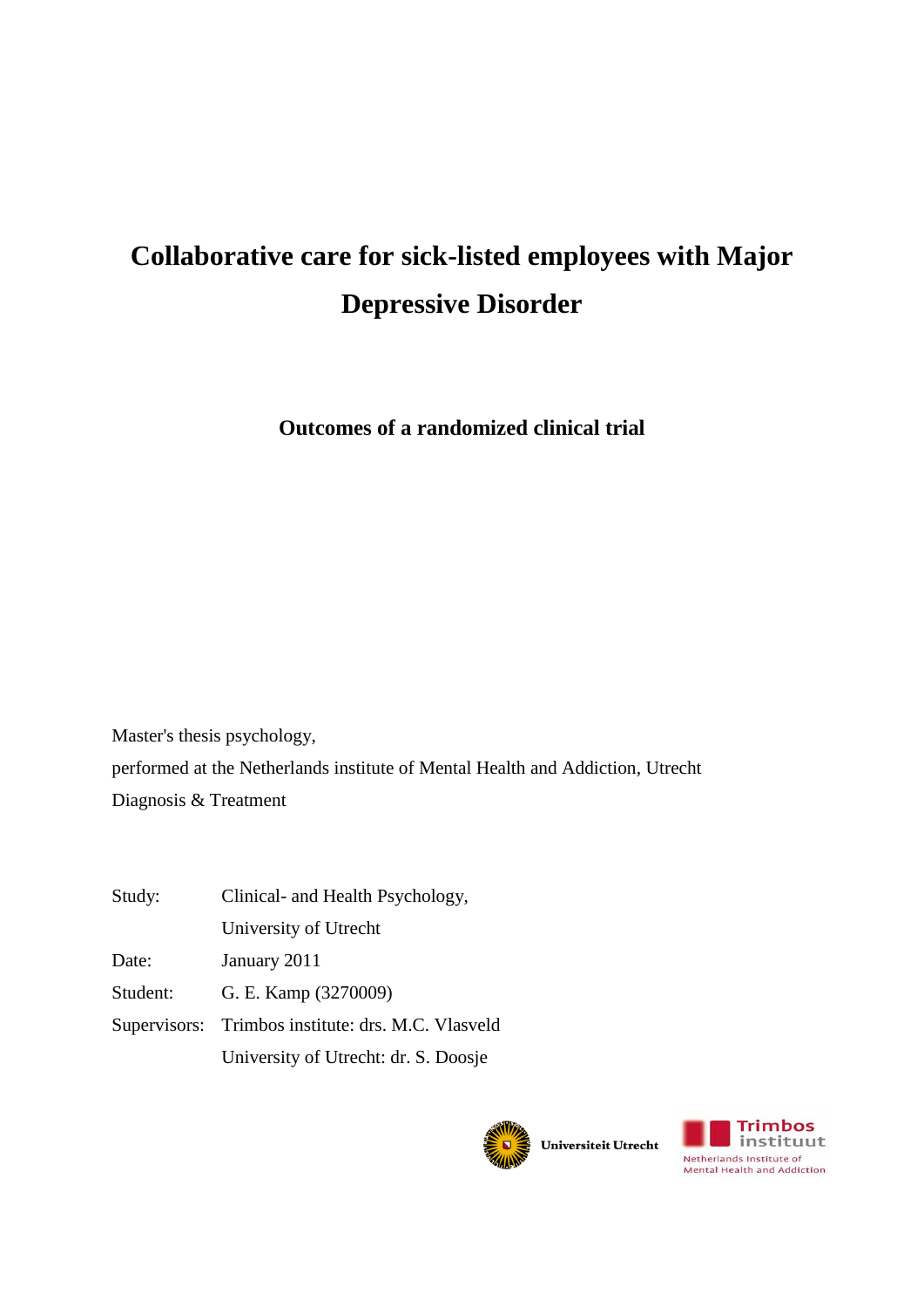## **Abstract**

*[English]. Background.* Major Depressive Disorder (MDD) has significant consequences for employees as well as for society as a whole. Although evidence-based treatment modes for depression are available in current usual care, its prevalence is not decreasing in the Netherlands. Collaborative care – an integrated care model – may be a solution. The current study evaluates the effectiveness of collaborative care for sick-listed employees with MDD. *Methods.* A number of 126 employees who were sick listed between 4 and 12 weeks were included. Data was measured by questionnaires at baseline and at 3, 6, 9 and 12 months after baseline. Depressive symptoms are measured with the PHQ9, defined as the outcome parameters remission, response and reduction of symptoms (continuous outcome measure). Using multilevel analyses, these parameters are compared between the collaborative care group (CC-group) and the group of employees who received care as usual (CAU-group). *Results.* Although the severity of depressive symptoms reduced at 3, 6, 9 and 12 months compared to baseline, there were no significant differences in depression between the CCand CAU-group with the exception of a higher response rate in the CC-group at 3 months. Additional analyses showed that collaborative care was more effective in the reduction of symptoms at 3 months within the sub-group of employees with a baseline PHQ-9 score of 15 or higher. *Conclusion.* Collaborative care in the occupational health care setting does not lead to better long-term results in the reduction of symptoms than care as usual. However, it does lead to reduced participation in more expensive intensive outpatient treatment.

*[Nederlands]. Achtergrond.* Een depressieve stoornis (*Major Depressive Disorder*; MDD) heeft grote gevolgen voor zowel werknemers als voor de gehele maatschappij. Hoewel *evidence-based* behandelingen voor depressie beschikbaar zijn in de huidige zorg, daalt de prevalentie van depressie in Nederland niet. *Collaborative care* – een geïntegreerd zorgmodel – kan een oplossing bieden. De huidige studie evalueert de effectiviteit van *collaborative care* voor ziek gemelde werknemers met MDD. **Methoden.** In totaal namen 126 werknemers deel aan het onderzoek, die ziek waren gemeld tussen 4 en 12 weken. Data werden verkregen met behulp van vragenlijsten; deze werden afgenomen op baseline en op 3, 6, 9 en 12 maanden na baseline. Depressieve symptomen zijn gemeten met behulp van de PHQ-9 en gedefinieerd als de uitkomstmaten remissie, respons en de vermindering van symptomen (continue uitkomstmaat). Met behulp van *multilevel* analyses zijn deze parameters vergeleken tussen de *collaborative care* groep (CC-groep) en de groep werknemers die *care as usual*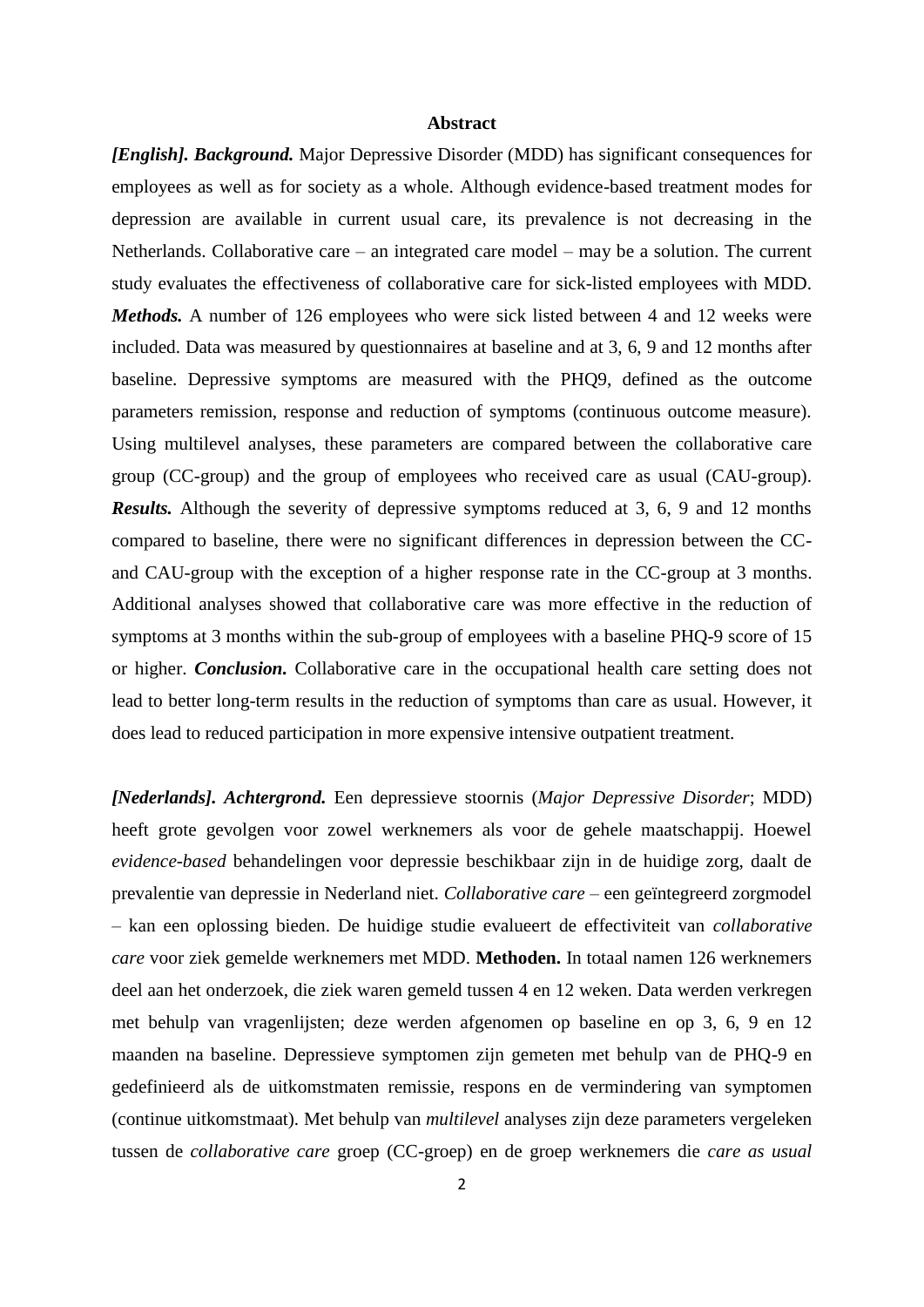(gebruikelijke zorg) ontvingen (CAU-groep). **Resultaten.** Hoewel de ernst van depressieve symptomen na 3, 6, 9 en 12 maanden verminderde ten opzichte van baseline, waren er geen significante verschillen tussen de CC- en CAU-groep aanwezig met uitzondering van een hoger responspercentage in de CC-groep na 3 maanden. Nadere analyses toonden aan dat *collaborative care* effectiever is in symptoomreductie op de 3 maanden follow-up voor werknemers met een PHQ-9 score van 15 of hoger. **Conclusie.** *Collaborative care* leidt niet tot betere resultaten in de vermindering van depressieve symptomen op lange termijn in de bedrijfsgeneeskundige setting. Het leidt echter wel tot een verminderde deelname aan dag- en deeltijdbehandeling.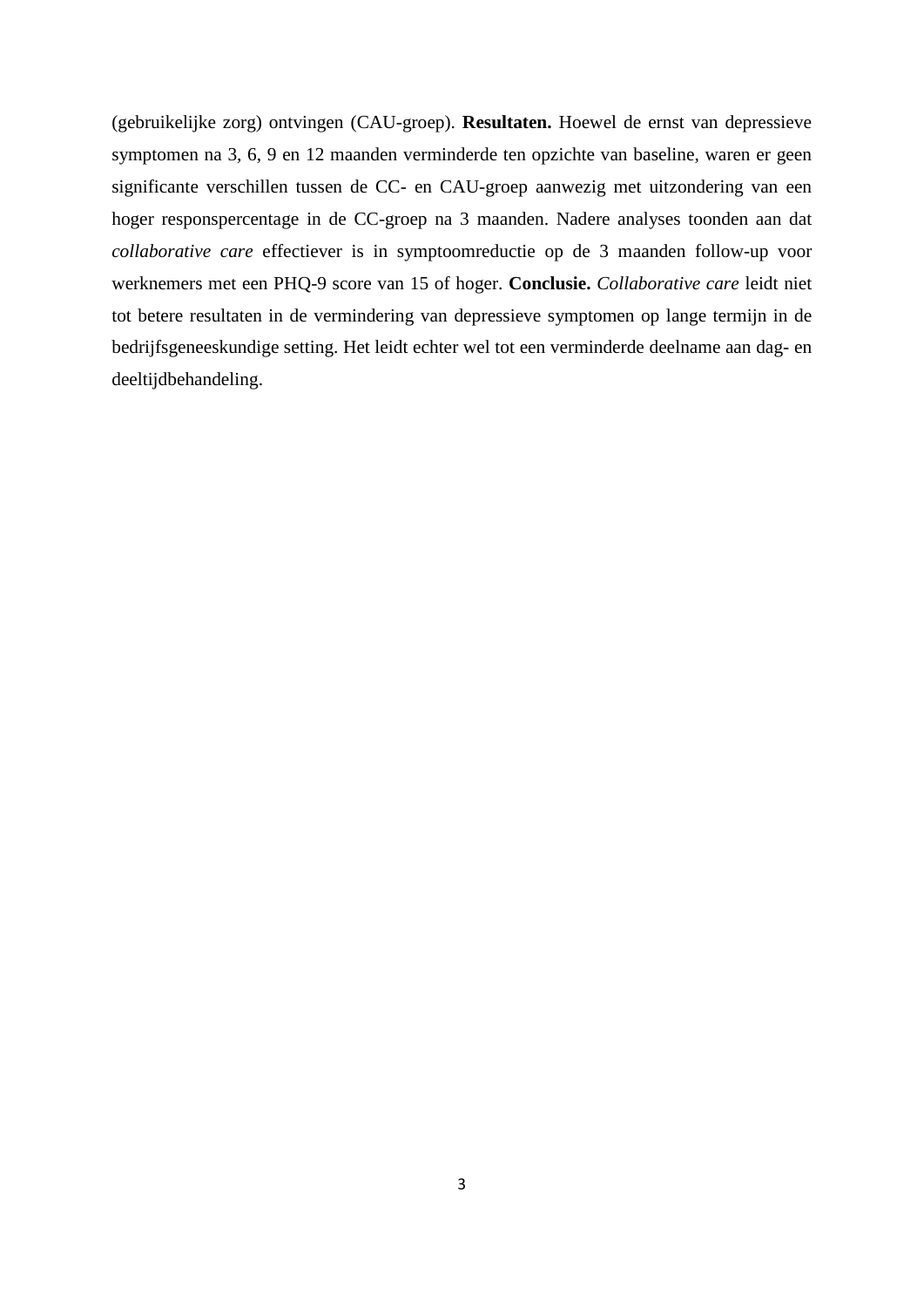## **Introduction**

Currently, a leading question within occupational health care settings is how treatment of Major Depressive Disorder (MDD) can be improved. MDD has significant consequences for employees as well as for society as a whole. It often leads to a reduced productivity at work (Adler et al., 2006; Lerner et al., 2004; Stewart, Ricci, Chee, Hahn, & Morganstein, 2003; Wang et al., 2004) and absenteeism (Bijl & Ravelli, 2000; Koopmans, Roelen, & Groothoff, 2007; Kruijshaar, Hoeymans, Bijl, Spijker, & Essink-Bot, 2003). Because of these consequences – and also because of the high lifetime prevalence of MDD of 18.7% in the Dutch population (De Graaf, ten Have, & van Dorsselaer, 2010) – MDD causes extensive financial costs for both patient and society (Henderson, Glozier, & Holland, 2005; Smit et al., 2006; Stewart et al., 2003). For patients, it causes not only financial costs but also social ones because of decrease in quality of life (Bowling, 1995; Szymanski et al., 2003). Prolonged absence from work regularly results in a lack of social structure and meaningful activity (Bilsker, Wiseman, & Gilbert, 2006) and is associated with a reduced probability of eventual return to work and subsequent economic and social deprivation (Bilsker et al., 2006; Henderson et al., 2005). Despite huge investments in care, current management of MDD is considered suboptimal (Ormel, Bartel, & Nolen, 2003; Vlasveld et al., 2008).

Despite the availability of evidence-based treatment modes for depression in current usual care (Bijl, van Marwijk, de Haan, van Tilburg, & Beekman, 2004), the prevalence of MDD is not decreasing in the Netherlands (Ormel, Bartel, & Nolen, 2003, 2004). Possible reasons for this paradox are a delayed treatment, difficult access to specialist services, insufficient adherence to guidelines for treatment, and a lack of monitoring of treatment effects (De Jong et al., 2009; Ormel et al., 2003; Schulberg, 2001). Also, there is inadequate communication and collaboration by Dutch occupational physicians (OPs) and general practitioners (GPs) regarding medical diagnoses and management of employees (Anema et al., 2006). Approaching MDD with the collaborative care model – an integrated care model – might be the solution to these problems.

Although collaborative care interventions vary in content and intensity (Bower et al., 2006; Katon & Seelig, 2008), collaborative care is characterized by four key components. First, there is the introduction of the care manager, who collaborates with other health care professionals and assists in the management of patients through structured and systematic delivery of interventions (Bower et al., 2006). Second, the patient is expected to participate actively. A third key component is the access to a consultant psychiatrist. And finally,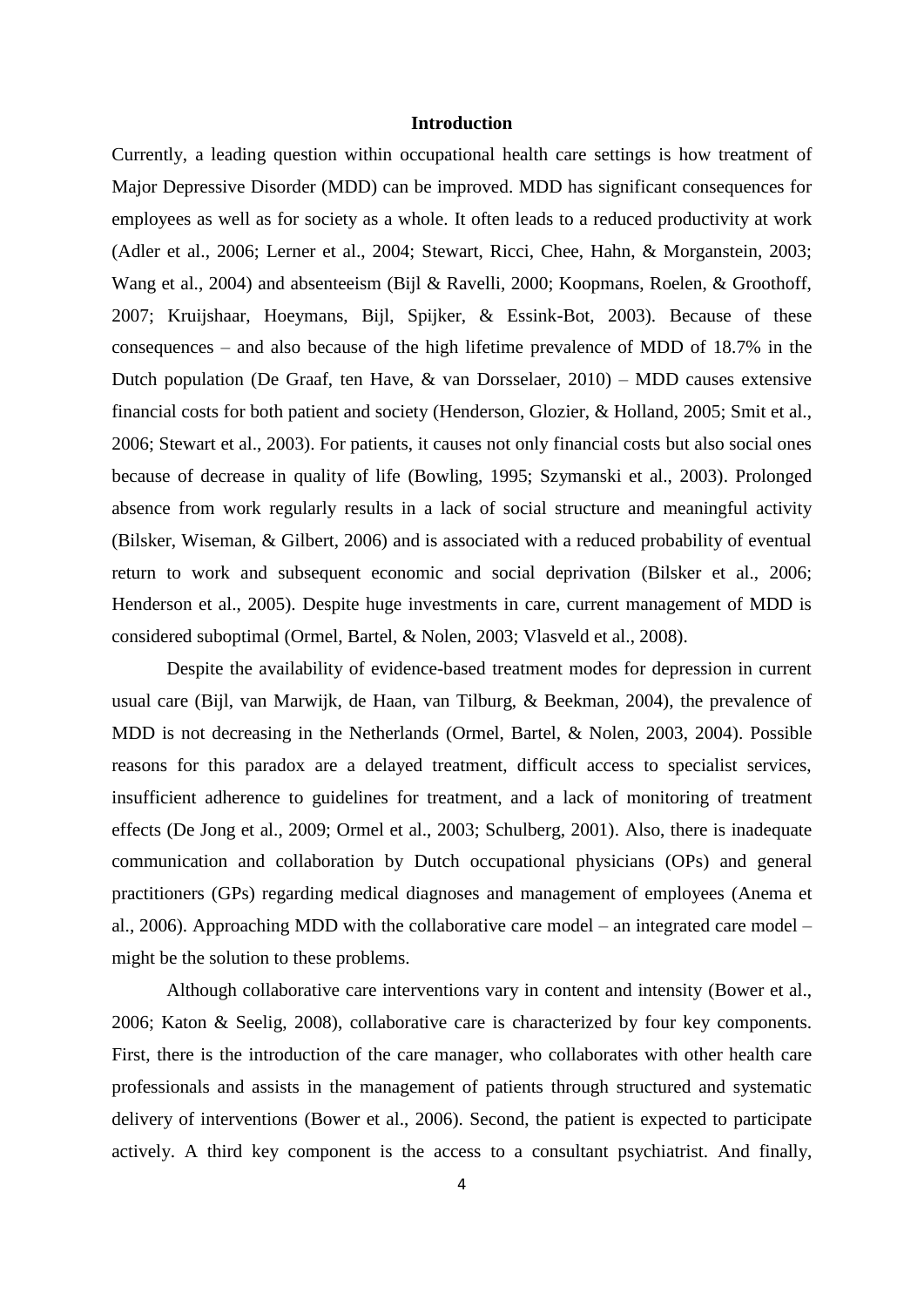treatment adherence and outcomes are systematically monitored (Katon & Seelig, 2008; Simon, 2008).

The effectiveness of collaborative care in improving outcomes in depression has been demonstrated in the USA (Adli, Bauer, & Rush, 2006; Bower, Gilbody, Richards, Fletcher, & Sutton, 2006; Gilbody, Bower, Fletcher, Richards, & Sutton, 2006; Katon & Seelig, 2008; Simon, 2008). Compared to those in usual care, patients who received collaborative care reported a lower severity of depression (Bower et al., 2006; Gilbody et al., 2006; Unützer et al., 2002) and showed higher rates of treatment response and of complete remission (Gensichen et al., 2006; Unützer et al., 2002). In a meta-analysis of 37 randomized trials, evidence for long-term benefits was found for up to five years (Gilbody et al., 2006). Despite the fact that health care in the USA differs from other Western countries because of an increased focus on diagnosis and a poorer access to care (Vlasveld, van Marwijk, & van der Feltz-Cornelis, 2010), collaborative care has also proven to be effective in reducing depressive symptoms in Great Britain, where access to primary care is easier (Chew-Graham et al., 2007; Richards et al., 2008). However, effect sizes seem to differ between these countries (De Jong et al., 2009; Unützer et al., 2002). Specific features of the health care system in different countries – such as the degree of collaboration between GPs and other disciplines – might influence the degree of effectiveness of collaborative care. Non-USA studies are nevertheless scarce and long-term outcomes in non-USA-countries are still unknown.

In the present study, the collaborative care model is applied to the occupational health care setting in the Netherlands. The aim of collaborative care intervention is to reduce depressive symptoms in sick-listed employees. In the present study the severity of depressive symptoms in employees is examined during a 12 months follow-up, with measurements at baseline and at 3, 6, 9 and 12 months after baseline. Based on positive results in the USA and Great Britain, collaborative care is expected to be more effective in reducing depressive symptoms during this period compared to usual care.

#### **Methods**

## *Study design*

The study is a randomized controlled trial (RCT) in which a collaborative care treatment for MDD is compared to care as usual in the Dutch occupational health care setting. Randomization into a collaborative care group (CC-group) and a care as usual group (CAU-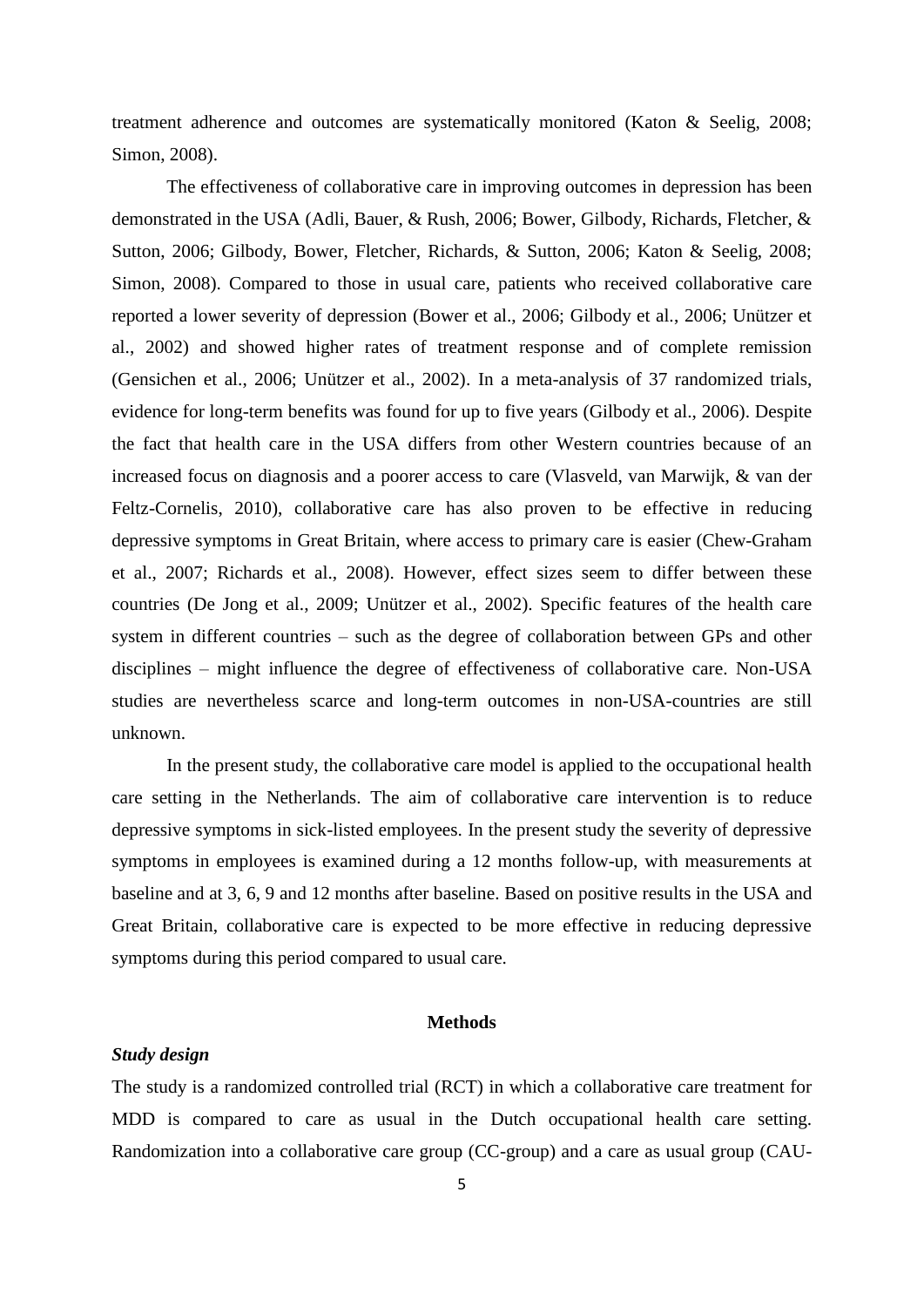group) took place at the patient level. Both groups received sickness certification as usual from their company's OP. In addition, the CC-group received multidisciplinary treatment as managed by an OP-care manager in contrast to the CAU-group which was not referred to an OP-care manager. Data were obtained by self-reported questionnaires, in order to exclude the possibility of interviewer bias (De Leeuw, Hox, & Dillman, 2008).

#### *Data collection*

Data were collected by the Netherlands institute of mental health and addiction, in cooperation with the OHS. Participants were asked to complete a baseline questionnaire (T0), followed by measurements at three (T1), six (T2), nine (T3) and twelve months (T4) after baseline.

#### *Study population*

#### *Recruitment of OPs*

The OP-care managers were recruited in collaboration with a large occupational health care service (OHS) in the Netherlands. To prepare the OP-care managers for their role, they received training in care management. The training was given by the researchers, who in turn received their training from the developers of the collaborative care model, the IMPACT research group in Seattle (Unützer et al., 2001).

### *Recruitment of patients*

This RCT concentrated on employees on sick leave between four and twelve weeks. The minimum of four weeks was chosen as selection criterion to avoid including too many patients with spontaneous recovery. The maximum of twelve weeks was chosen to prevent the inclusion of patients with a transition to long-term absenteeism. Sick-listed employees received written information about the study in addition to an informed consent form and a screener for depressive symptoms: the PHQ-9. Patients agreeing to participate in the study were asked to fill out the PHQ-9, sign the informed consent form and return both to the researchers. If patients reached a cut-off score of 10 for moderate to severe MDD on the PHQ-9, the mini-International Neuropsychiatric Interview (MINI) was administered for DSM-IV classification (Sheehan et al., 1998; Van Vliet & de Beurs, 2007; Van Vliet, Leroy, & van Megen, 2000). Patients were excluded from the study if the MINI did not confirm MDD, or if the MINI assessed patients as suicidal, psychotic or with a primary diagnosis of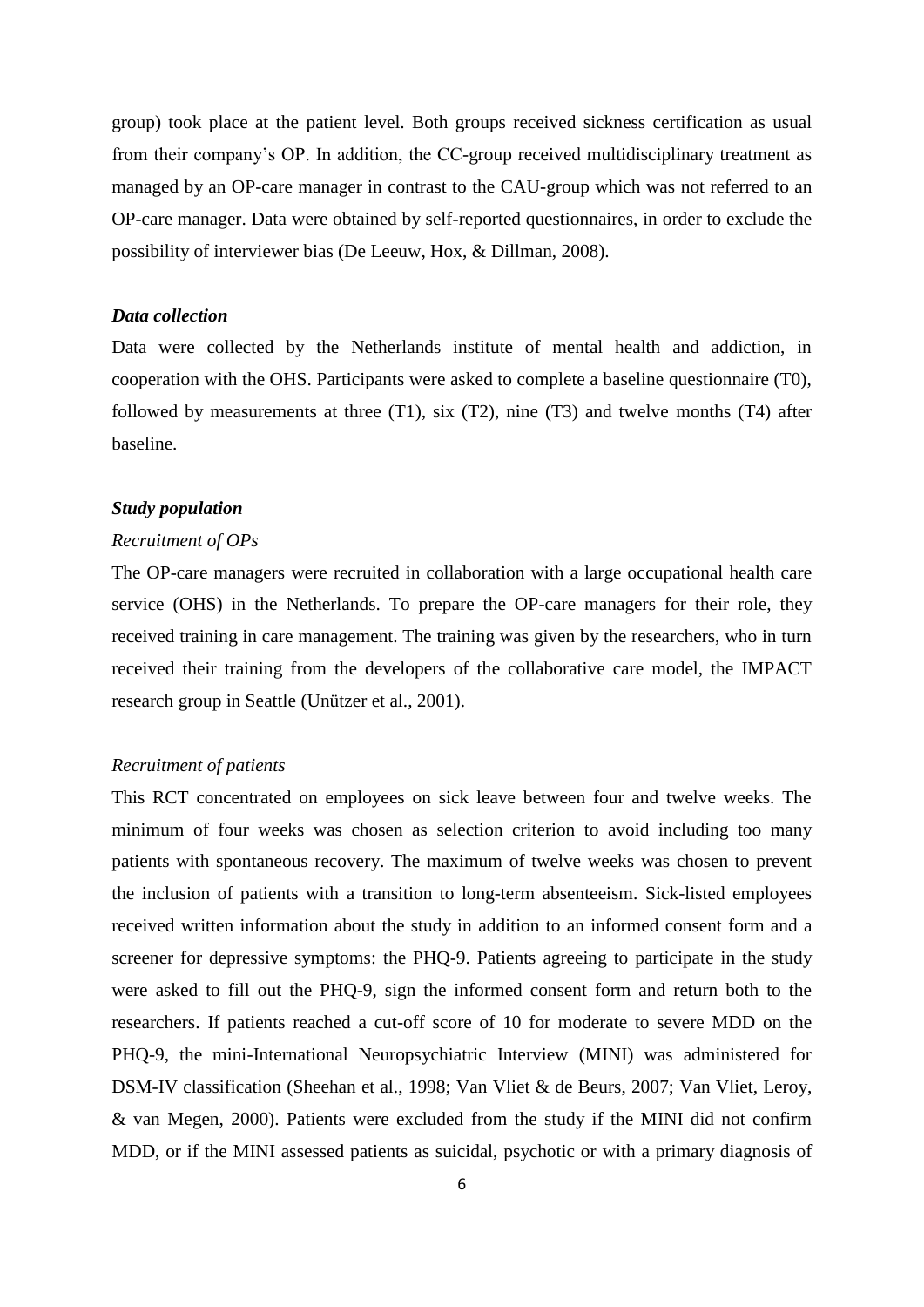substance abuse or dependence. In addition, those who had insufficient language skills to fill out the questionnaire, those who were pregnant, and those with a legal involvement against their employer were excluded from the study. Patients meeting all inclusion criteria who were willing to participate received a second informed consent form and were assigned randomly to the CC- group or the CAU-group.

## *Intervention*

## *Treatment in the CC- group*

Collaborative care treatment in this study contained the following elements: (1) manual guided self-help, based on several existing self-help books (Cuijpers, 2003; Cuijpers, & Buijssen, 1997), (2) Problem Solving Treatment (PST), in which patients were encouraged to formulate practical ways of dealing with problems in daily life by using their own skills and resources (Cuijpers, van Straten, & Warmerdam, 2007; Mynors-Wallis, 2001; Mynors-Wallis, Davies, Gray, Barbour, & Gath, 1997), (3) a workplace intervention, which consists of workplace assessment and work adjustments (Anema et al., 2007), (4) adherence enhancing techniques and (5) depending on patient preference, prescription of antidepressants according to a treatment algorithm. The treatment was given by the care manager. The five elements run parallel to each other, and are described in more detail by Vlasveld et al. (2008).

Progress of the treatment was monitored every two weeks by the OP-care manager. Based on this monitoring, it was decided whether treatment needed to be intensified. If necessary, OP-care managers could consult a psychiatrist. The maximum duration of the intervention was 18 weeks. If, after 18 weeks, the PHQ-9 did not indicate remission, the patient was referred to specialized mental health care.

## *Treatment in the usual care group*

In Dutch social insurance legislation, treatment is separated from sickness guidance and certification (Willems & Doppegieter, 2007). For sickness guidance and certification, every sick-listed employee has access to an OP. A protocol of the Dutch Board for Occupational Medicine is available for the OP for the sickness certification and guidance of employees with psychological problems (Van der Klink, 2007). Whether sick-listed patients receive treatment for MDD varies considerably. Although they receive no treatment by a care manager, they are free to attend any other care. For this reason, care that was provided in the CAU-group was assessed by questionnaire.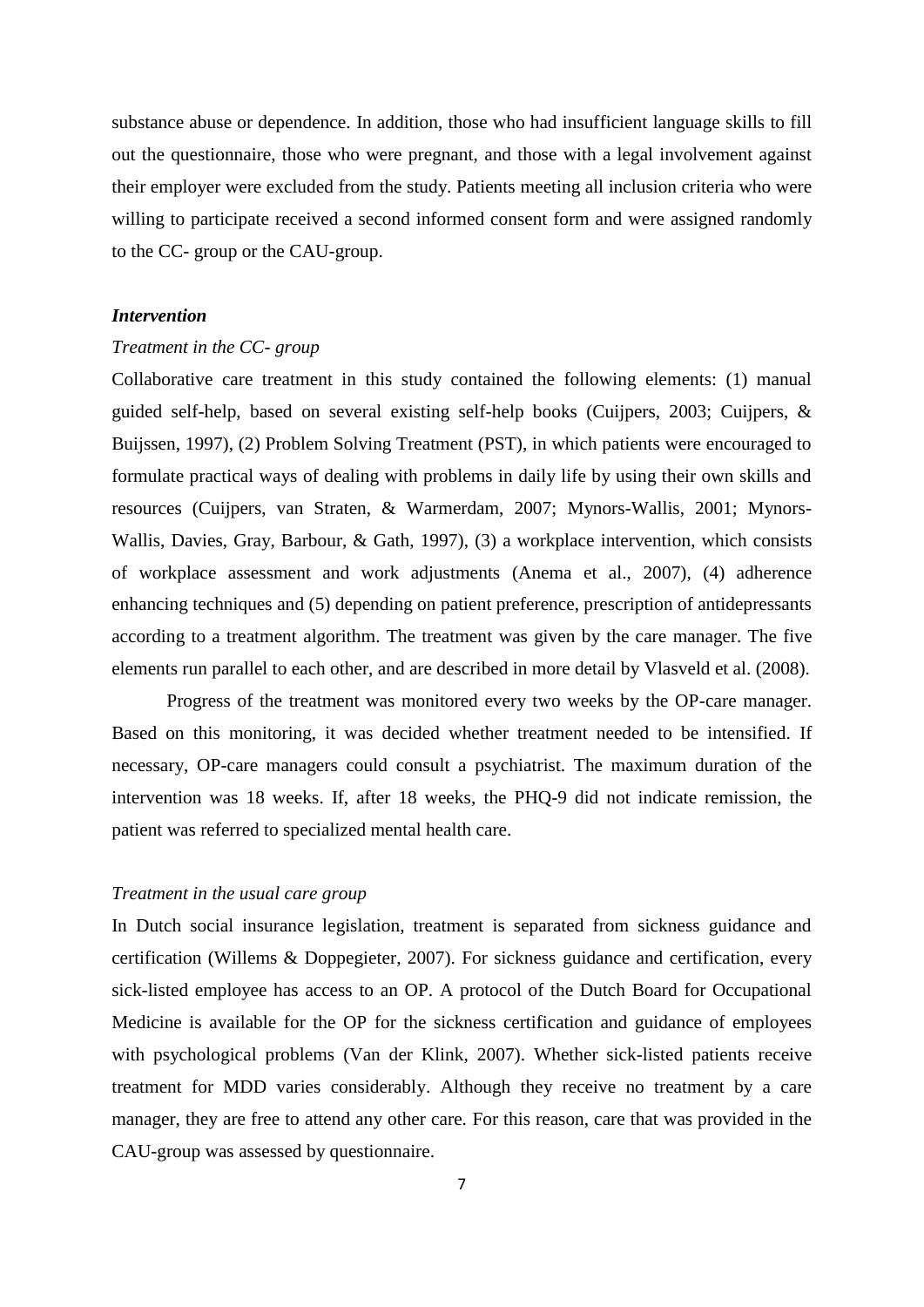## *Outcome parameters*

The primary outcome measure was severity of depressive symptoms, as measured with the depression sub-scale of the Patient Health Questionnaire (PHQ-9). The PHQ-9 is a brief and valid instrument for detecting and monitoring depression with a focus on the diagnostic criteria for DSM-IV Depressive disorder (Kroenke, Spitzer, & Williams, 2001; Kroenke, Spitzer, Williams, & Löwe, 2010; Löwe, Unützer, Callahan, Perkins, & Kroenke, 2004). Response was defined as a 50% reduction in symptoms (Kroenke, Spitzer, & Williams, 2001; Unützer et al., 2002) and remission as a score of 0 to 4 on the PHQ-9 (Kroenke et al., 2001, 2010; Löwe, Unützer, Callahan, Perkins, & Kroenke, 2004).

Because of comorbidity of depression with various psychiatric and physical disorders and symptoms (Zitman, 2008), several potential covariates were also measured which could possibly influence the effect of collaborative care on the primary outcome measure. Physical symptoms, panic disorder and general anxiety disorder were each measured with a corresponding subscale of the Patient Health Questionnaire (Spitzer, Kroenke, & Williams, 1999) and co-morbid chronic medical illness was measured with the Dutch Central Bureau of Statistic (CBS) list, a questionnaire containing 28 chronic conditions (Hakkaart-van Roijen, 2002). In addition, work-related factors were measured by the Job Content Questionnaire (Karasek et al., 1998). Besides measuring these possible covariates, actual health care utilization was assessed by the Trimbos/iMTA questionnaire for Costs associated with Psychiatric illness (TicP; Hakkaart-van Roijen, 2002).

# *Statistical analyses*

Baseline characteristics and actual care within the CC- and CAU-group were compared using a Chi-square and Independent T-test, performed by the statistical package for the social sciences version 15.0 (SPSS). The analyses of the PHQ-9 and the derived measures response and remission were conducted with MLwiN version 2.5, a statistical package for multilevel analysis. A linear multilevel analysis was used for analyzing the continuous outcome parameter of the PHQ-9 and a logistic multilevel analysis was used for analyzing the derived dichotomous measurements. Patients were nested by location of care managers. If this hierarchical level does not influence the variance significantly, analyses will be performed at patient level. The data were analyzed on an intention-to-treat basis, i.e. the patients remained in the group to which they were randomly allocated at baseline. Multilevel analyses are flexible in handling missing data in longitudinal studies (Twisk, 2006). Moreover, random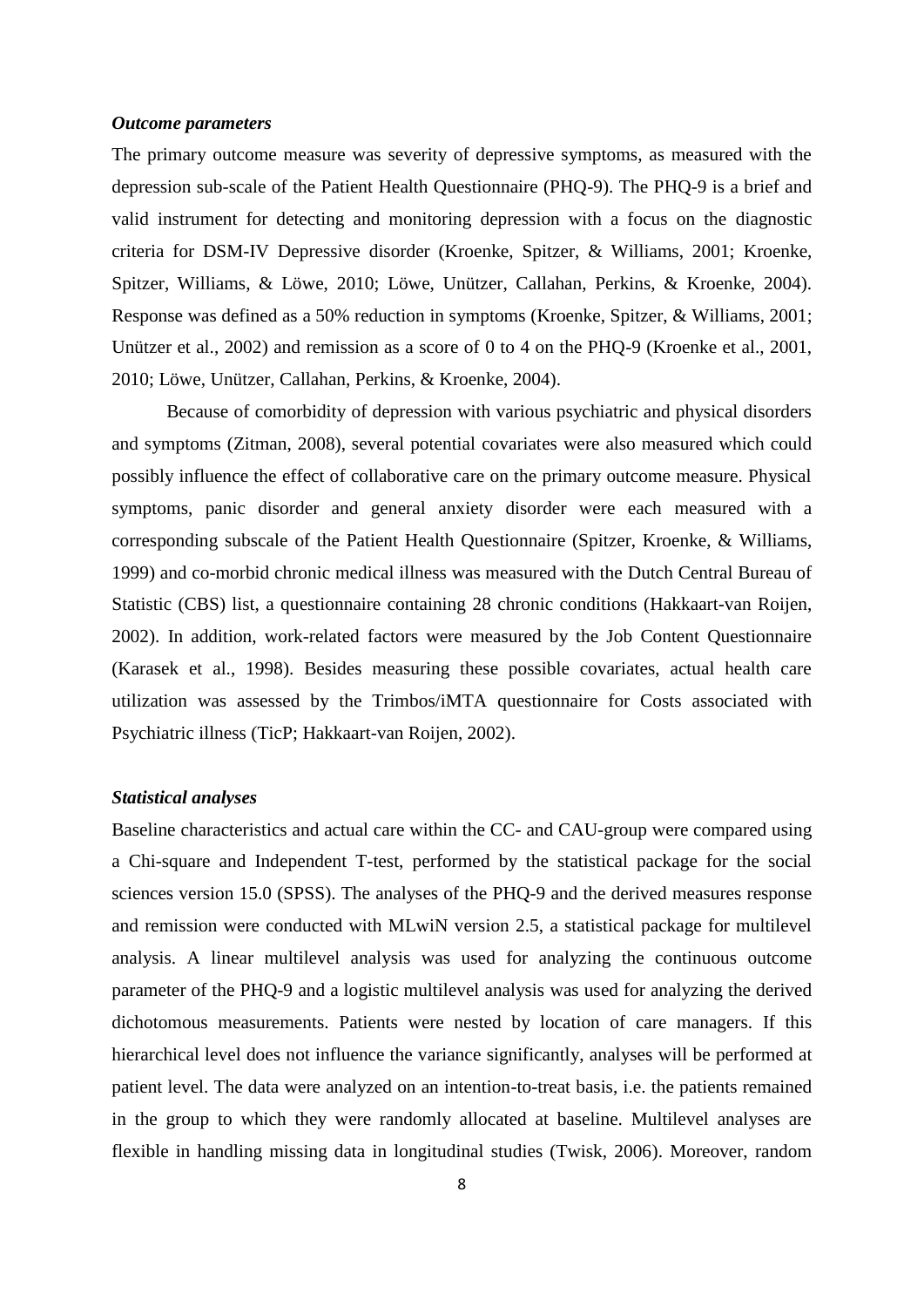intercepts and slopes are taken into consideration in this model. Propensity scores have been calculated to correct for possible bias at randomization (Bartak et al., 2009). Also, all analyses were corrected for the PHQ9-score at screening.

Potential covariates were added to the model following a forward selection procedure. If a covariate contributed significantly to the model, effect modification was subsequently assessed by adding an interaction term between the potential modifier and the intervention to the model. In case of effect modification, a 3-way-interaction term between the potential modifier, the intervention and time was included in the model to assess differences between the CC- and CAU-group at follow-up measurements, taking into account the influence of the covariate. First, respondents as a whole group were analyzed. After that, interaction terms between the intervention and the severity of depression at baseline were examined. All analyses were performed with two-tailed tests at a significance level of 5%.

#### **Results**

## *Employee flow*

Recruitment of participants in this study took place over a two-year period. Figure 1 presents the flow of participants in this trial. A number of 14,595 employees who were sick listed between four and twelve weeks were approached. From these, 2955 filled out the screening questionnaire for depressive symptoms (response rate of 20.2%), from which 1404 (47.5%) were screened negatively and 1551 (52.5%) were screened positively for depression. From the 1551 employees who were screened positive, 1425 were excluded from the study because of various reasons (see Figure 1 for a summary of reasons). Finally, 126 employees were included in the study at baseline, of which 61 employees in the usual care group and 65 in de collaborative care group. The response rate at 3, 6, 9 and 12 months was respectively 77.8%, 71.4%, 66.7% and 58.7%. There were no significant differences between the CC- and CAUgroup regarding response rates at follow-up measurements (*p* > .05).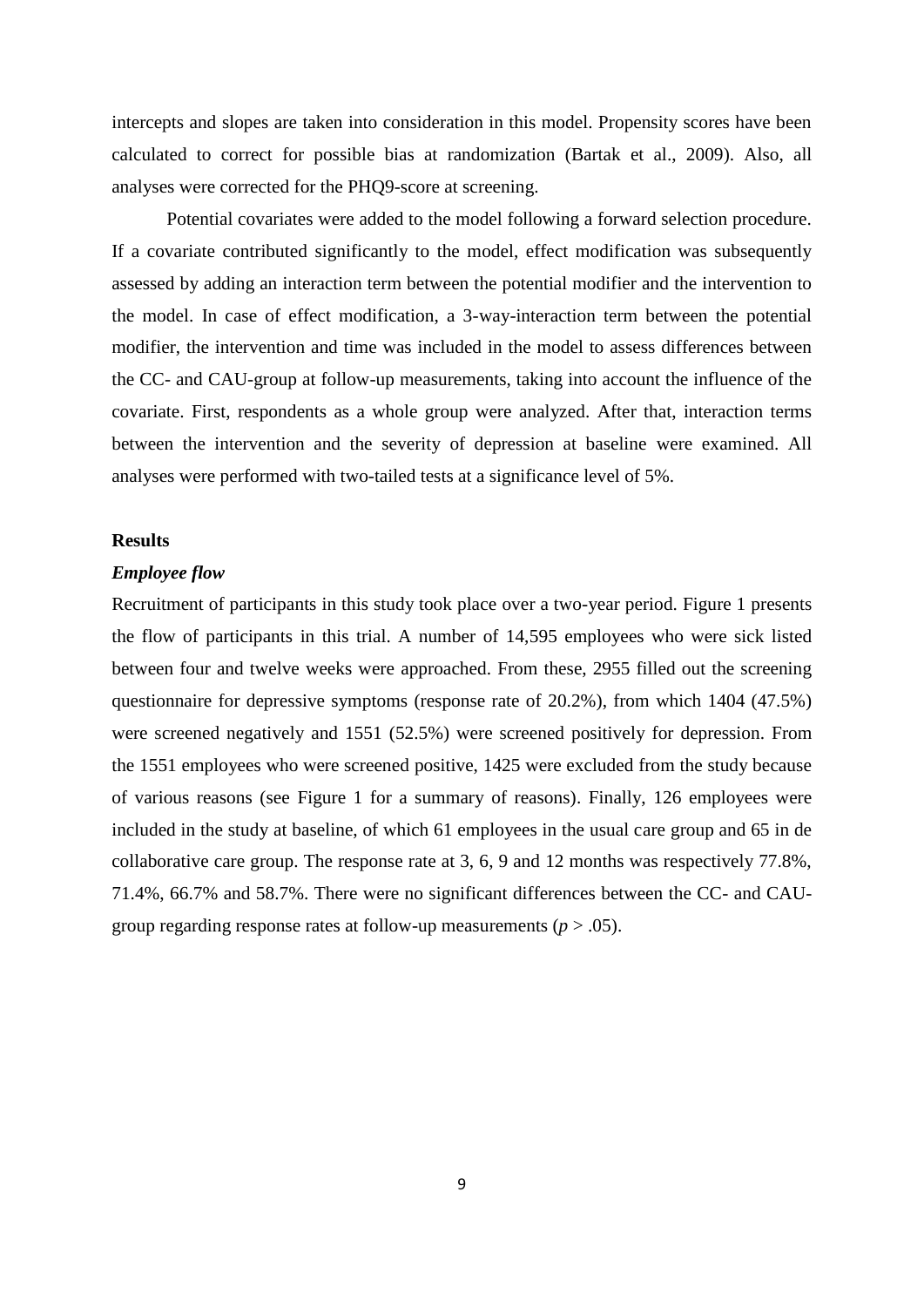

*Figure 1. Flowchart of participants, according to CONSORT statement (Schulz, Altman,& Moher, 2010)*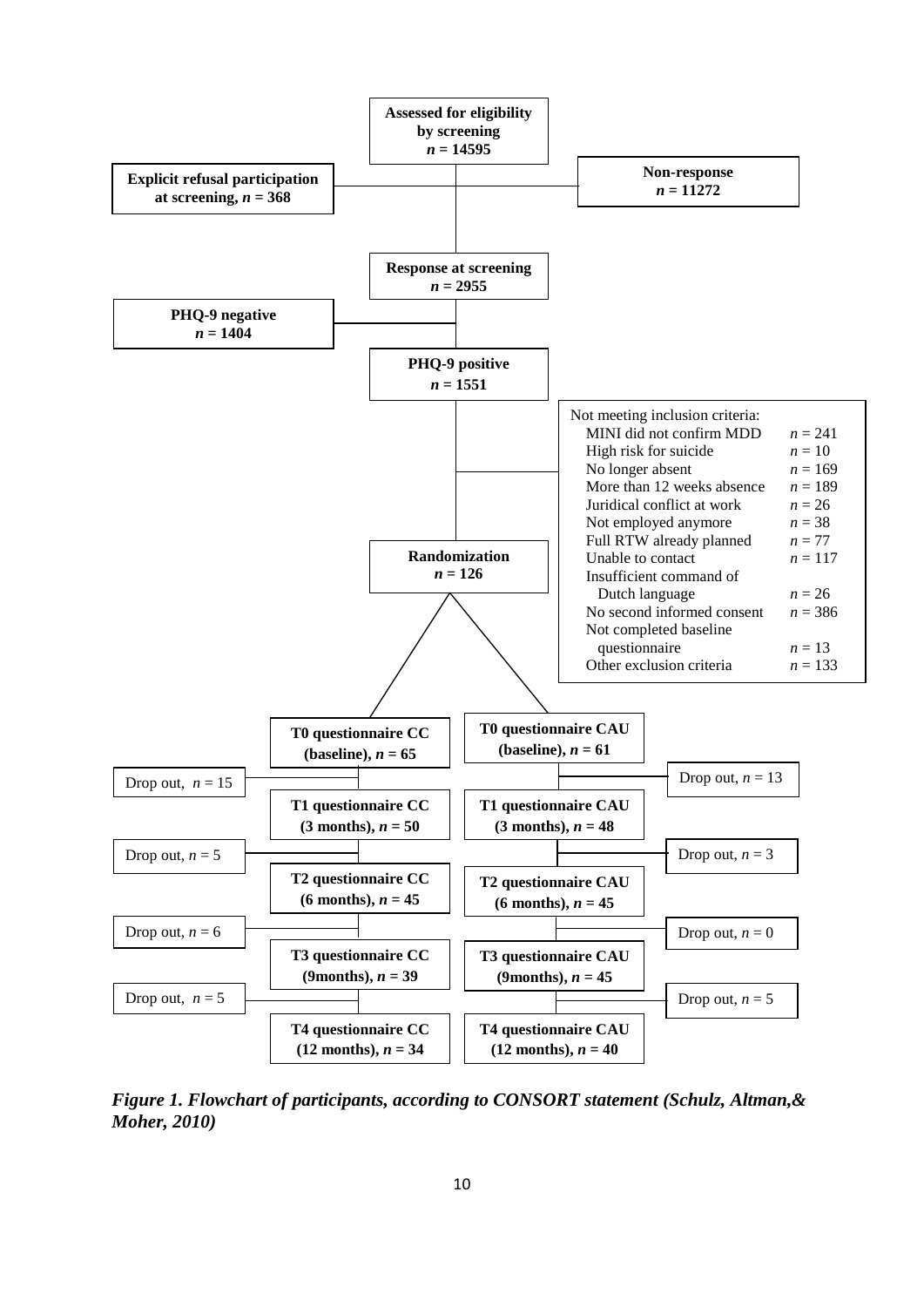## *Baseline characteristics*

Demographic and clinical characteristics at baseline of the CC-group and the CAU-group are shown in Table 1. At baseline, the study population had a mean score of 16 on the PHQ-9, which indicates a (moderately) severe level of depressive symptoms (Kroenke, Spitzer, & Williams, 2001). There were no significant differences in baseline characteristics between both groups, except for physical job demands. Participants in the CAU-group reported more physical job demands than participants in the CC-group.

| Table 1. Baseline characteristics of study participants |  |  |  |
|---------------------------------------------------------|--|--|--|
|---------------------------------------------------------|--|--|--|

|                                              | CC         | <b>CAU</b> | <i>p</i> -value |
|----------------------------------------------|------------|------------|-----------------|
| $\boldsymbol{n}$                             | 65         | 61         |                 |
| Age in years                                 | 41.9(11.4) | 43.3(11.4) | 0.452           |
| Sex (% man)                                  | 46.2       | 45.9       | 0.977           |
| Married or cohabited (%)                     | 60.0       | 73.3       | 0.115           |
| Dutch Nationality (%)                        | 95.4       | 91.8       | 0.410           |
| Depressive symptoms (PHQ9, range 0-27)       | 15.9(4.9)  | 16.0(5.4)  | 0.887           |
| Physical symptoms (PHQ15, range 0-30)        | 13.6(5.1)  | 12.3(5.1)  | 0.139           |
| Generalized anxiety (PHQ, % positive)        | 51.6       | 50.8       | 0.933           |
| Panic (PHQ, % positive)                      | 15.9       | 16.9       | 0.873           |
| Chronic diseases (CBS list)                  | 1.8(1.3)   | 2.0(1.8)   | 0.540           |
| Decision latitude (JCQ, range 25-96)         | 67.6(12.6) | 64.2(12.4) | 0.136           |
| Psychological job demands (JCQ, range 14-48) | 34.3(5.7)  | 35.8(5.4)  | 0.139           |
| Physical job demands (JCQ, range 5-20)       | 9.5(3.5)   | 11.3(3.8)  | $0.006*$        |
| Job insecurity (JCQ. range 3-12)             | 7.8(0.9)   | 7.9(1.0)   | 0.686           |
| Social support (JCQ, range 8-32)             | 21.4(2.8)  | 20.5(3.8)  | 0.154           |

*Note*. Numbers are means and standard deviations (SD), unless specified otherwise; CC = collaborative care;  $CAU = care$  as usual.

 $* p < 0.05$ .

# *Severity of depression*

#### *Response and remission*

Response and remission rates increased at T1, T2, T3 and T4 in comparison with baseline (see Table 2). However, there was no significant difference in remission between the CC- and CAU-group at any of the follow-up measurements. With regard to response rate, both groups differed significantly at T1; compared to the CAU-group, there was a 2.8 times larger odds for response in the CC-group. The corresponding NNT (number needed to treat) at T1 was 4.5, which indicates that 4.5 extra patients needed collaborative care in comparison with usual care to achieve response in one additional person at T1. There was no significant difference in response rates at T2, T3 and T4.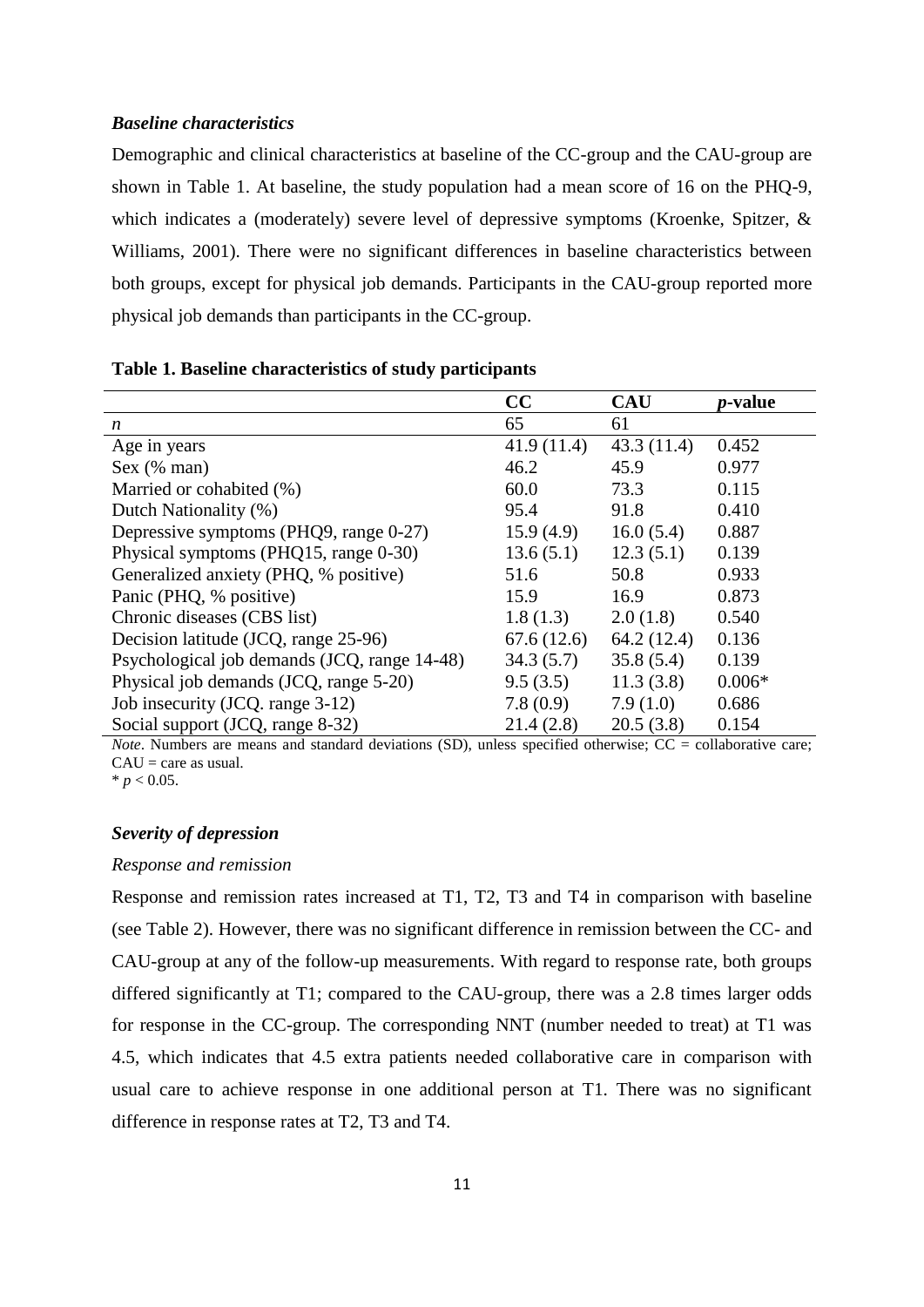|                  |                 | cc   |                  | <b>CAU</b> |                  |           | 95% CI |       |
|------------------|-----------------|------|------------------|------------|------------------|-----------|--------|-------|
|                  |                 | %    | $\boldsymbol{n}$ | %          | $\boldsymbol{n}$ | <b>OR</b> | LL     | UL    |
| <b>Remission</b> | T1(3 months)    | 14.0 | 50               | 14.6       | 48               | 0.865     | 0.217  | 3.451 |
|                  | T2(6 months)    | 35.6 | 45               | 22.2       | 45               | 2.153     | 0.476  | 9.740 |
|                  | $T3(9$ months)  | 48.7 | 39               | 40.0       | 45               | 1.652     | 0.376  | 7.256 |
|                  | $T4(12$ months) | 32.4 | 34               | 52.5       | 40               | 0.442     | 0.094  | 2.076 |
| <b>Response</b>  | T1(3 months)    | 50.0 | 50               | 27.7       | 48               | 2.824*    | 1.148  | 6.942 |
|                  | T2(6 months)    | 62.2 | 45               | 57.8       | 45               | 1.111     | 0.455  | 2.710 |
|                  | $T3(9$ months)  | 66.7 | 39               | 57.8       | 45               | 1.548     | 0.608  | 3.943 |
|                  | $T4(12$ months) | 55.9 | 34               | 75.0       | 40               | 0.357     | 0.121  | 1.052 |

**Table 2. Rates of remission and response as well as odds ratio's at T1, 2, 3 and 4**

*Note*. OR = odds ratio; CI = confidence interval, LL = lower limit, UL = upper limit. Analyses are corrected for propensity scores.

 $* p < .05$ 

# *Reduction of depressive symptoms (continuous outcome parameter)*

The mean scores of the PHQ-9 of the CC- and the CAU-group are presented in Table 3. In both groups severity of depressive symptoms reduced significantly at T1, T2, T3 and T4 compared to baseline. The reduction at these follow-up measurements was clinically relevant (≥ 5 points; Löwe, Unützer, Callahan, Perkins, & Kroenke, 2004). However, there were no significant differences in reduction between the CC- and CAU-group at any of the follow-up measurements.

Additional analyses showed that collaborative care is more effective than usual care for participants with a PHQ-9 score of 15 or higher at baseline indicating (moderately) severe depressive symptoms (Table 4). The difference in effectiveness between collaborative care and usual care within this subgroup was only significant at T1. Although the subscales of physical complaints, general anxiety and panic disorder on the PHQ-15 covaried with the PHQ-9 score ( $p < .05$ ), none of them interacted with the intervention ( $p > .05$ ). Also, physical job demands – a variable whereupon a significant difference between both groups was found at baseline – did not influence PHQ-9 outcomes  $(p > .05)$ .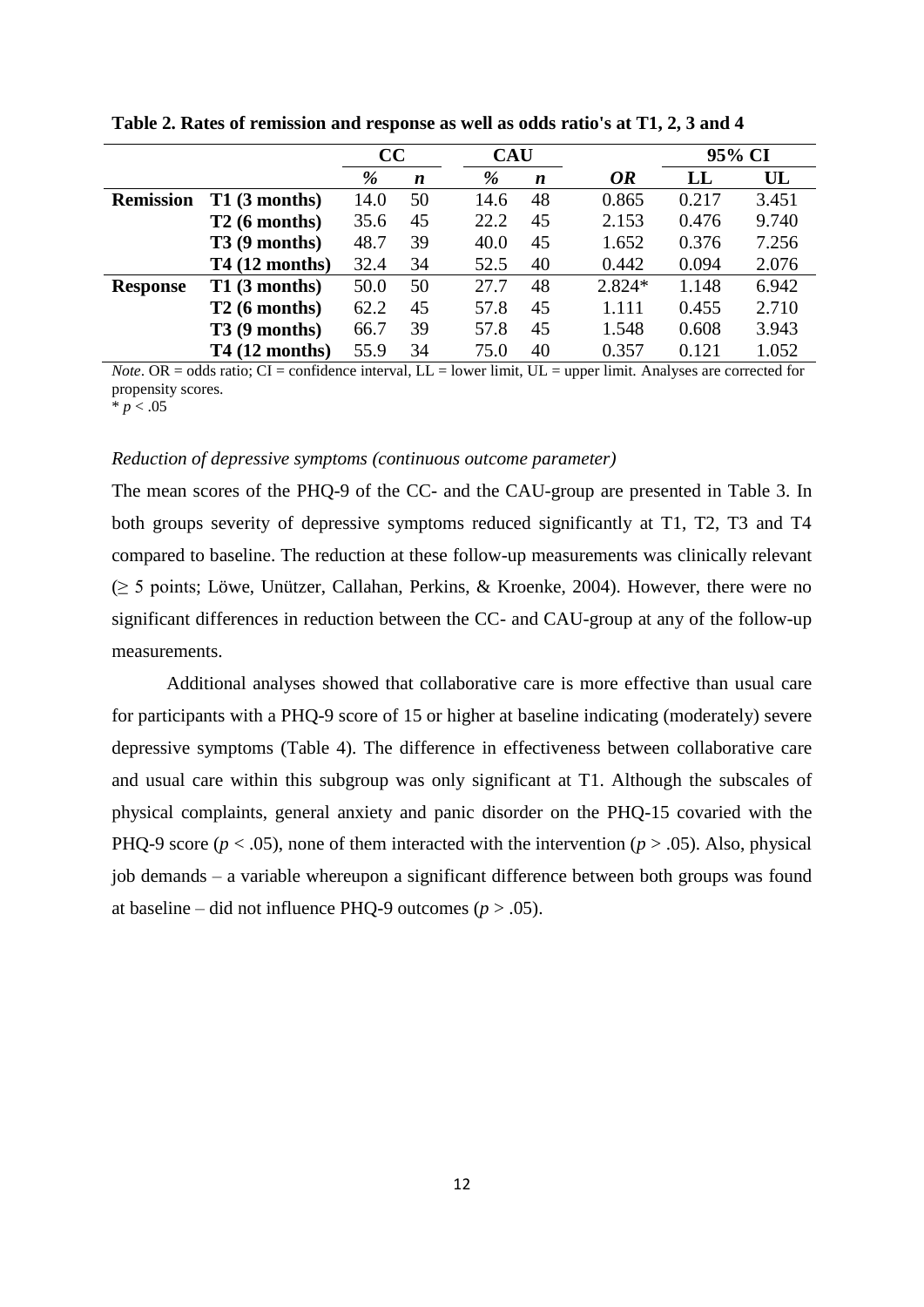| <b>PHO-9</b> | cc        |                  |           | <b>CAU</b> |      | 95% CI    |       |
|--------------|-----------|------------------|-----------|------------|------|-----------|-------|
|              | M(SD)     | $\boldsymbol{n}$ | M(SD)     | n          |      | LL        | UL    |
| T0           | 15.9(4.9) | 65               | 16.0(5.4) | 61         | .887 | $-1.680$  | 1.939 |
| <b>T1</b>    | 8.9(5.0)  | 50               | 9.9(5.7)  | 48         | .518 | $-2.773,$ | 1.397 |
| T2           | 7.1(4.9)  | 45               | 7.8(7.1)  | 45         | .491 | $-2.892,$ | 1.388 |
| <b>T3</b>    | 7.3(6.7)  | 39               | 6.9(6.1)  | 45         | .855 | $-1.987,$ | 2.395 |
| <b>T4</b>    | 7.7(5.8)  | 34               | 5.9(7.7)  | 40         | .258 | $-0.972$  | 3.626 |

**Table 3. Depressive symptoms of the study population**

*Note*. As the level of location of care manager did not influence variance, analyses were performed at patient level corrected for propensity scores; CI = confidence interval; LL = lower limit; UL = upper limit;  $T0 =$ baseline;  $T1 = 3$  month follow-up;  $T2 = 6$  month follow-up;  $T3 = 9$  month follow-up;  $T4 = 12$  month follow-up.  $* p < .05$ .

Table 4. Depressive symptoms of the subgroup with baseline-PHQ9 score  $\geq$  15

| <b>PHQ-9</b>   | CC        |    | CAU       |    |         |          | 95% CI    |
|----------------|-----------|----|-----------|----|---------|----------|-----------|
|                | M(SD)     | n  | M(SD)     | n  |         | LL       | $\bm{UL}$ |
| T0             | 19.2(2.9) | 39 | 19.4(3.3) | 37 | .735    | $-1.176$ | 1.656     |
| T <sub>1</sub> | 8.9(5.0)  | 31 | 12.1(6.2) | 27 | $.041*$ | $-8.081$ | $-.175$   |
| T2             | 7.6(5.3)  | 26 | 9.8(6.4)  | 27 | .113    | $-7.280$ | 0.768     |
| <b>T3</b>      | 8.7(6.6)  | 22 | 8.6(6.9)  | 24 | .575    | $-5.291$ | 2.937     |
| <b>T4</b>      | 9.0(6.5)  | 20 | 6.9(6.2)  | 19 | .643    | $-3.289$ | 5.323     |

*Note*. As the level of location of care manager did not influence variance, analyses were performed at patient level corrected for propensity scores; CI = confidence interval; LL = lower limit; UL = upper limit; T0 = baseline;  $T1 = 3$  month follow-up;  $T2 = 6$  month follow-up;  $T3 = 9$  month follow-up;  $T4 = 12$  month follow-up.  $* p < .05$ .

## *Actual care*

Patients in the CC- and CAU-group visited various health care professionals in the 12 months after baseline (Table 5). Generally, there were no significant differences between the CC- and CAU-group in consulting health care professionals. However, more patients in the CC-group did consult the OP-care manager in comparison with the CAU-group and fewer patients in the CC-group participated in intensive outpatient treatment than in the CAU-group.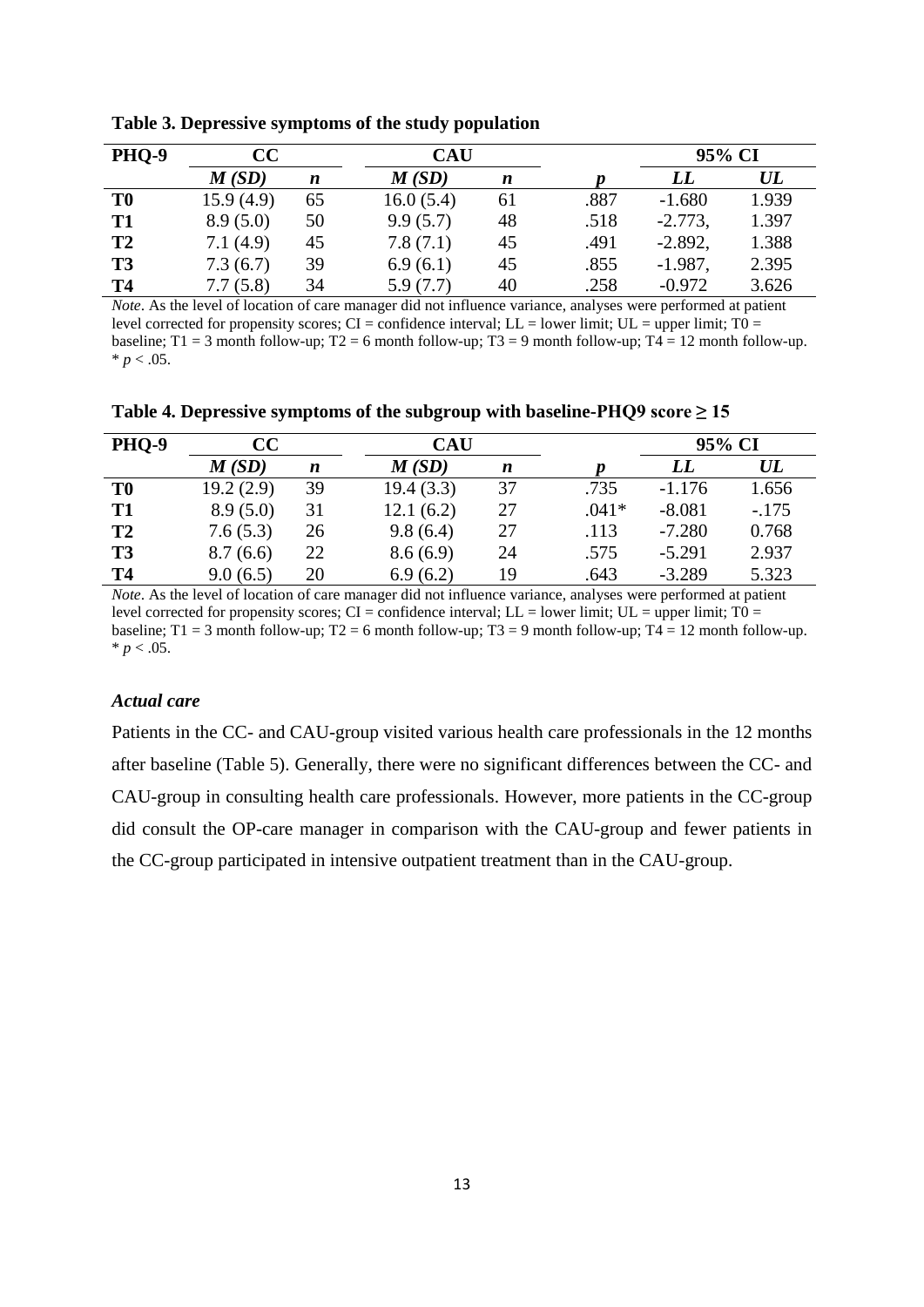|                                          | CC-group          | <b>CAU-group</b> |                 |
|------------------------------------------|-------------------|------------------|-----------------|
|                                          | $\frac{6}{10}(n)$ | $\%$ (n)         | <i>p</i> -value |
| Contact general practitioner (GP)        | 97.9 (46/47)      | 96.1 (49/51)     | 0.607           |
| Contact occupational physician (OP)      | 98.0 (49/50)      | 98.0 (48/49)     | 0.988           |
| Contact OP-care manager                  | 82.5 (33/40)      | 9.1(3/33)        | $0.000*$        |
| Contact psychologist, psychiatrist or    | 76.1 (35/46)      | 90.7 (39/43)     | 0.066           |
| psychotherapist                          |                   |                  |                 |
| Participation in intensive outpatient    | 3.4(1/29)         | 22.9(8/35)       | $0.026*$        |
| treatment for psychological problems     |                   |                  |                 |
| Participation in inpatient treatment for | 3.4(1/29)         | 9.4(3/32)        | 0.350           |
| psychological problems                   |                   |                  |                 |
| Contact social worker                    | 26.5(9/34)        | 28.9 (11/38)     | 0.815           |
| Contact medical specialist               | 53.1 (17/32)      | 50.0(20/40)      | 0.792           |
| Contact paramedic                        | 50.0 (18/36)      | 61.0(25/41)      | 0.333           |
| Contact alternative healer               | 29.4 (10/34)      | 26.5(9/34)       | 0.787           |
| Contact self-help group                  | 9.7(3/31)         | 23.5(8/34)       | 0.137           |

#### **Table 5. Actual care during 12-month period**

*Note*. % = percentage of patients that had contact with the health care professional (if all follow up forms contained only missing data and no contact answers, in the analyses these were included as missing).  $n =$ amount of people who consulted the health care professional, followed by the total amount of patients who filled out the TicP regarding the health care professional.  $* p < .05.$ 

# **Discussion**

# *Effectiveness of collaborative care*

The main objective of this study was to evaluate the effectiveness of collaborative care compared to usual care for sick-listed employees with MDD. The study showed a higher response rate at 3 month follow-up for employees who received collaborative care. No differences in response rate were found at 6, 9 and 12 month follow-up and no differences were found in remission. During all four follow-ups, collaborative care did not show a superior effect regarding the continuous outcome parameter of the PHQ-9. Nevertheless, ancillary analyses suggested that collaborative care is more effective in reducing symptoms of depression for employees with (moderately) severe symptoms (PHQ9  $\geq$  15). Employees within this subgroup reported fewer depression symptoms at 3 months compared to usual care. However, this difference in symptom reduction was not present anymore at 6 months.

The study results differ from previous studies, which were mainly conducted within the primary care system in the USA (Bower, Gilbody, Richards, Fletcher, & Sutton, 2006; Gilbody, Bower, Fletcher, Richards, & Sutton, 2006; Gensichen et al., 2006). Although collaborative care was more effective with regard to the response rate at 3 months, the present study – in contrast to other studies – did not show a superior effect of collaborative care in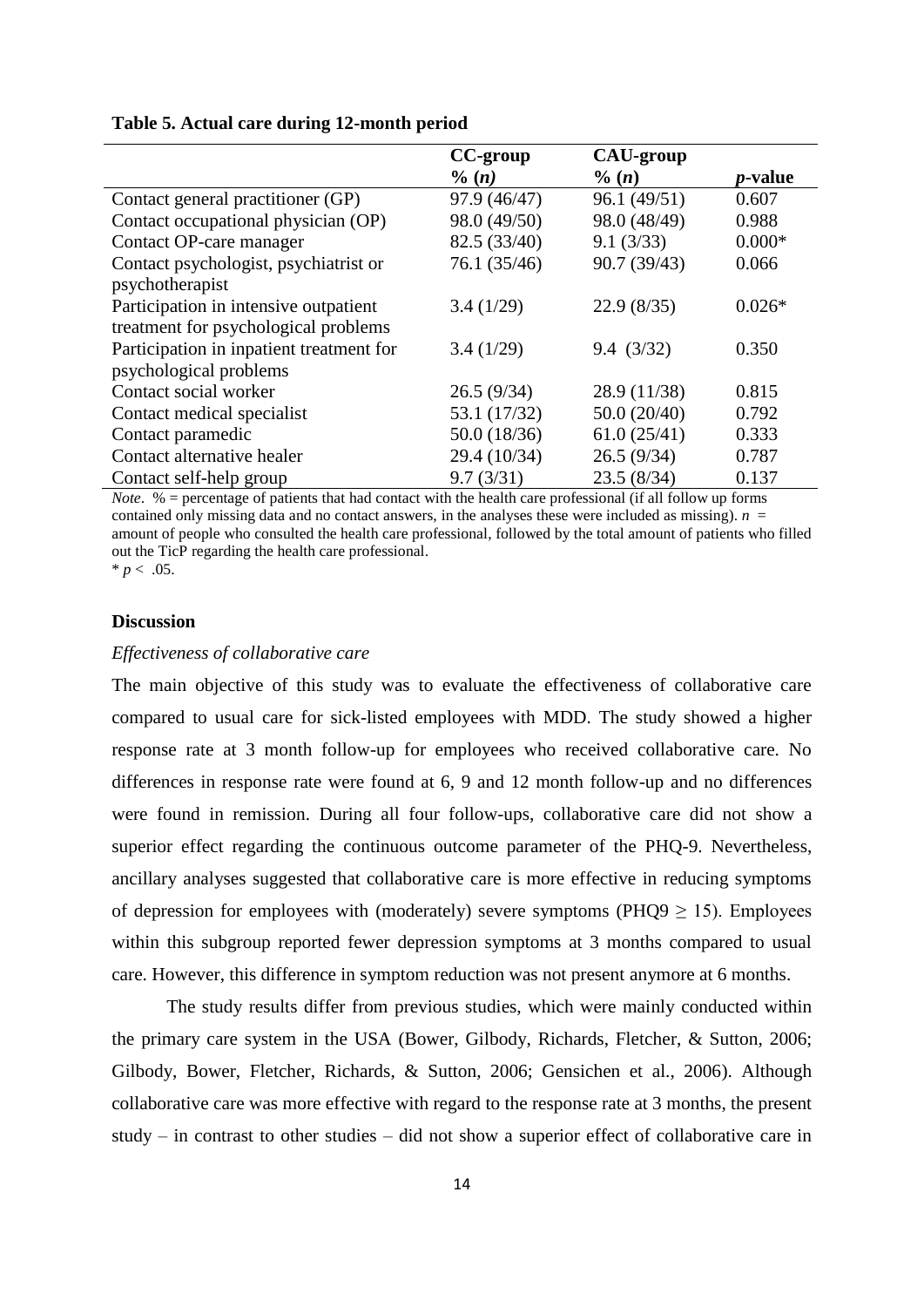reducing depressive symptoms. This discrepancy may be explained as follows. First, patients may have distrusted the OP-care manager. In contrast to other studies, the role of the care manager in the present study was fulfilled by an OP, whereas in various countries patient-OP distrust is recognized (Buijs, 2006) and confidence in a mental health care professional is necessary for successful treatment (Hermans, Eelen, & Orlemans, 2006; Noorlander & de Niet, 2009). Second, implementation of the collaborative care intervention may have been insufficient. Previous research shows that guideline adherence by Dutch OP's is minimal in sickness-certification and guidance (Rebergen et al., 2006). Possibly, guideline adherence in treating patients with MDD is also minimal because the role of the OP-care manager is new to them. They had no experience with treating patients conform protocol. Third, there may not have been sufficient contrast in treatment effectiveness between the CC- and CAU-group because in the present study usual care seems to be more effective with regard to response rates than in other studies (Gensichen et al., 2006; Unützer et al., 2002).

Although the present study showed no effect of collaborative care in the reduction of depressive symptoms, collaborative care seems effective at 3 months for patients with (moderately) severe depressive symptoms. This confirms findings of previous studies showing that collaborative care improved outcomes only in subgroups of patients with a higher severity of depression (Craven & Bland, 2006; Walker et al., 2000). The superior effect of collaborative care had disappeared at 6 months. Possibly, after the intervention ceased and the support of the psychiatrist discontinued, pharmacotherapy alone was not adequate to maintain a superior effect of collaborative care compared to care as usual. Patients with more severe depression may need more intensive clinician follow-up and/or psychotherapy to achieve sustained improvement (Walker et al., 2000).

## *Actual care*

Although the CC- and CAU-group contacted similar health professionals, they differed in their contact with the OP-care manager and in participation in intensive outpatient treatment. As expected, more patients in the CC-group reported visiting the OP-care manager. However, the fact that only 82.5% of people in the CC-group reported visiting the OP-care manager indicates that 17.5% reported not visiting the OP-care manager in spite of having been referred to an OP-care manager. Due to the way missing items were allocated in the analysis procedure regarding actual care (see subscript of Table 5), the percentage of 17.5% may even be a slight underestimation. Possibly, not all people knew the term used for the OP-care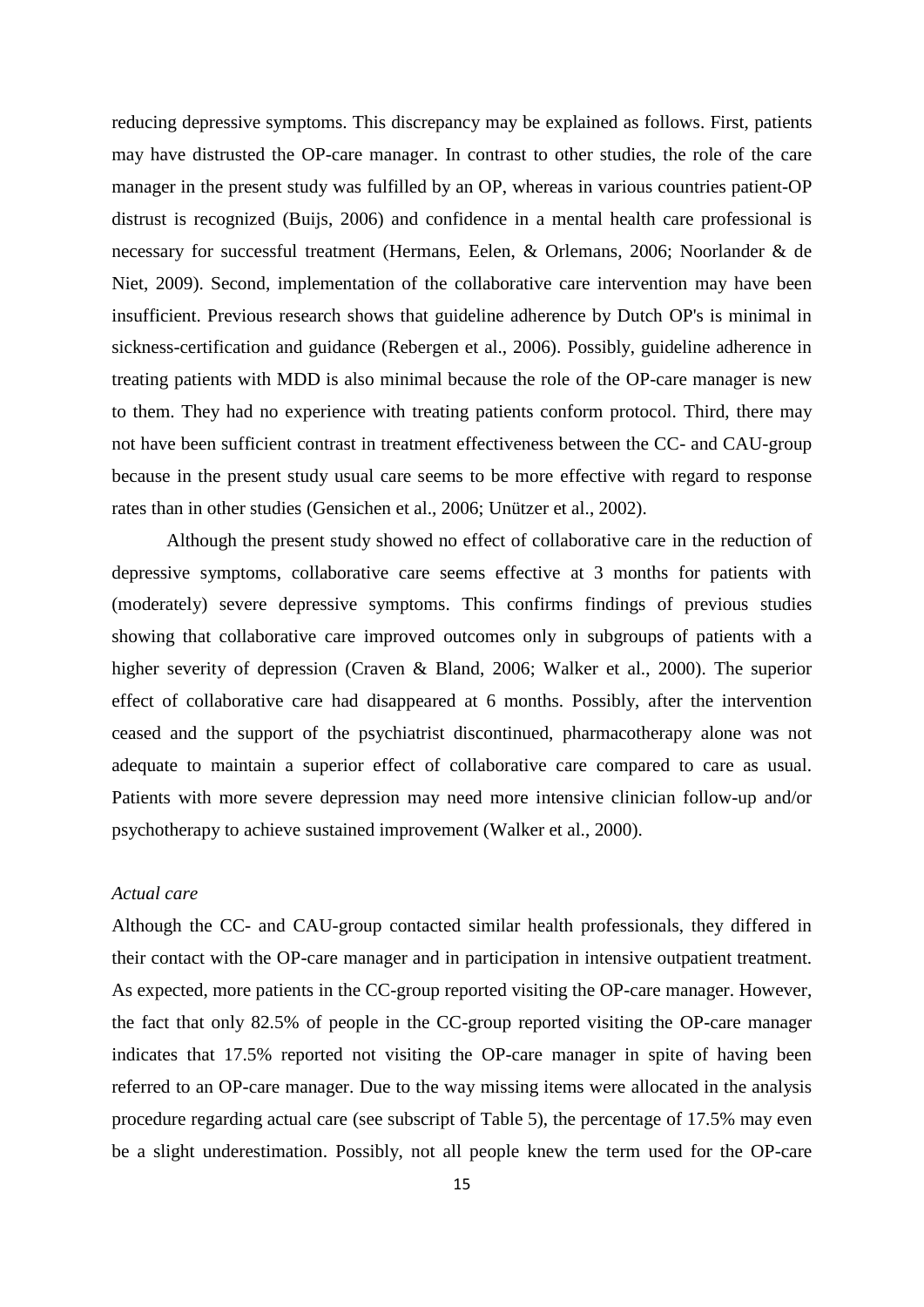manager, leading to a negative answer on the question regarding contact with him. Moreover, it is conceivable that patients refrained from collaborative care, because they were already treated by another health care professional at the moment of inclusion in the study. Besides difference in contact with the OP-care manager, participation in intensive outpatient treatment differed between both groups; fewer patients in the CC-group participated in intensive outpatient treatment. This indicates that collaborative care may prevent the transfer of depressive patients to expensive secondary mental health care.

## *Strengths and limitations of the study*

The present study provides a valuable contribution to the evaluation of the effectiveness of collaborative care. As far as we know, this study is the first RCT in which collaborative care is evaluated in the occupational health care setting for patients with MDD. Furthermore, it was possible to follow patients for a relatively long period of 12 months. A large geographical area of the Netherlands was covered in this study because of collaboration with the OHS.

Despite these strengths, this study has a few limitations. First, it is not possible to specifically attribute outcomes to particular components of the collaborative care intervention because the intervention contains many components which run parallel to each other. Second, data are obtained by self-report questionnaires. Although interviewer bias is excluded in this type of questionnaire, it is sensitive for bias of respondents; respondents may fail to understand questions, which may not be visible to the researcher (De Leeuw, Hox, & Dillman, 2008). Finally, generalization to other countries may be limited because treatment is separated from sickness certification in Dutch social insurance legislation and countries differ in their level of occupational health care coverage (Buijs, van Dijk, Evers, van der Klink, & Anema, 2007).

The present study leads to a number of recommendations for future research. First, a per-protocol analysis of the data can be performed. In the present study it was not possible to conduct a per-protocol analysis, because the power of the analysis would be too small if only patients were taken into consideration who had completed all measurements. Second, more research is needed within the subgroup of employees with (moderately) severe depressive symptoms, because collaborative care seems effective for this sub-group in reducing depressive symptoms. Third, qualitative research is desirable to acquire a broader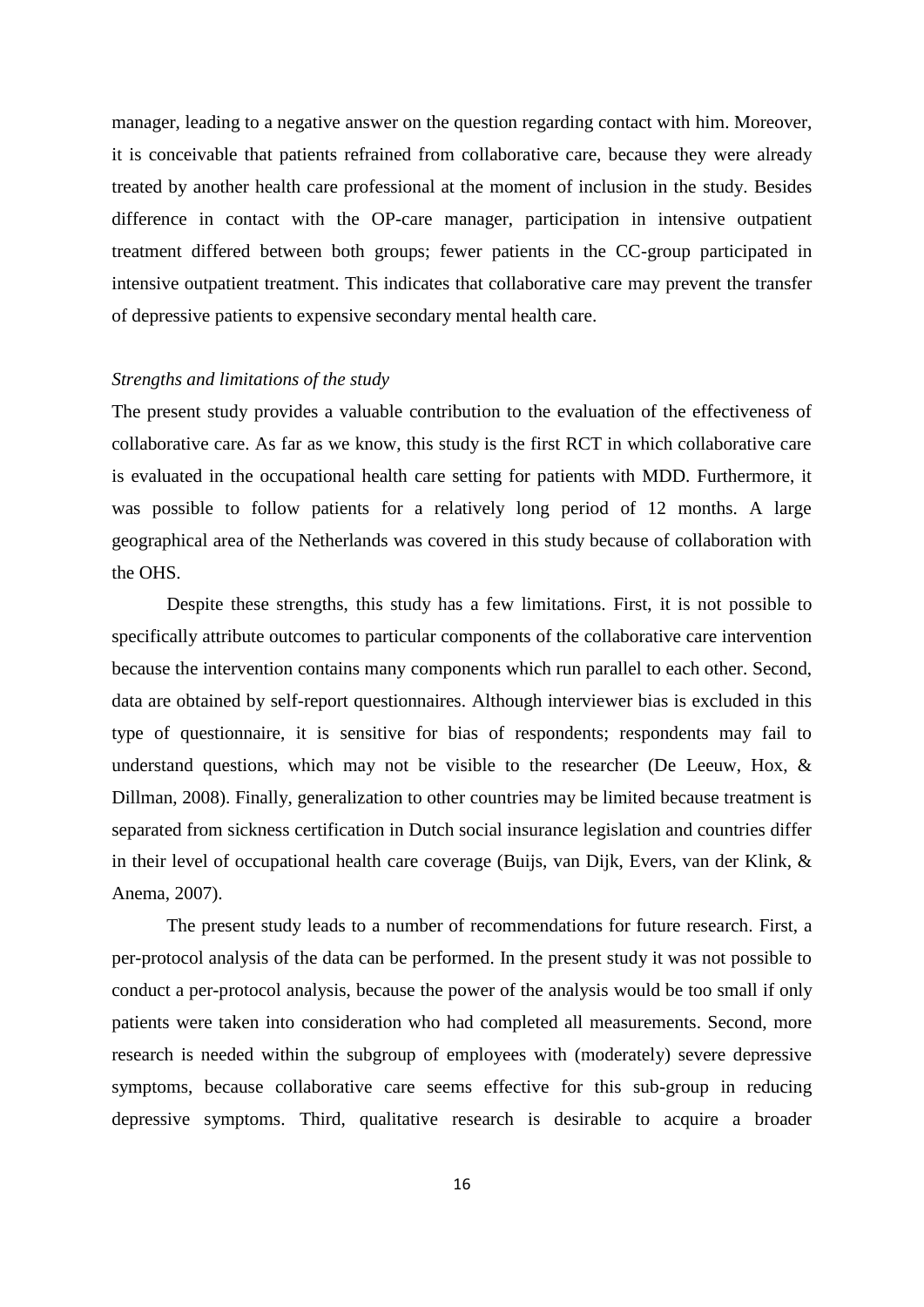understanding of the limits, obstacles and strengths of collaborative care in the occupational health care setting.

# *Conclusion*

Although collaborative care leads to a higher response rate at short term, it seems that collaborative care does not lead to better results in the reduction of depressive symptoms for Dutch employees who reported depressive symptoms in general. However, it does lead to reduced participation in expensive intensive outpatient treatment which indicates that collaborative care is possibly cost-effective.

# **Abbreviations**

| <b>MDD</b>  | Major depressive disorder                                                |
|-------------|--------------------------------------------------------------------------|
| CAU-group   | Care as usual group (control group)                                      |
| CC-group    | Collaborative care group                                                 |
| <b>GP</b>   | General practitioner                                                     |
| <b>MINI</b> | mini-International Neuropsychiatric Interview                            |
| <b>OHS</b>  | Occupational health care service                                         |
| <b>OP</b>   | Occupational physician                                                   |
| <b>PST</b>  | Problem solving treatment                                                |
| <b>RCT</b>  | Randomized controlled trial                                              |
| <b>TicP</b> | Trimbos/iMTA questionnaire for Costs associated with Psychiatric illness |
|             |                                                                          |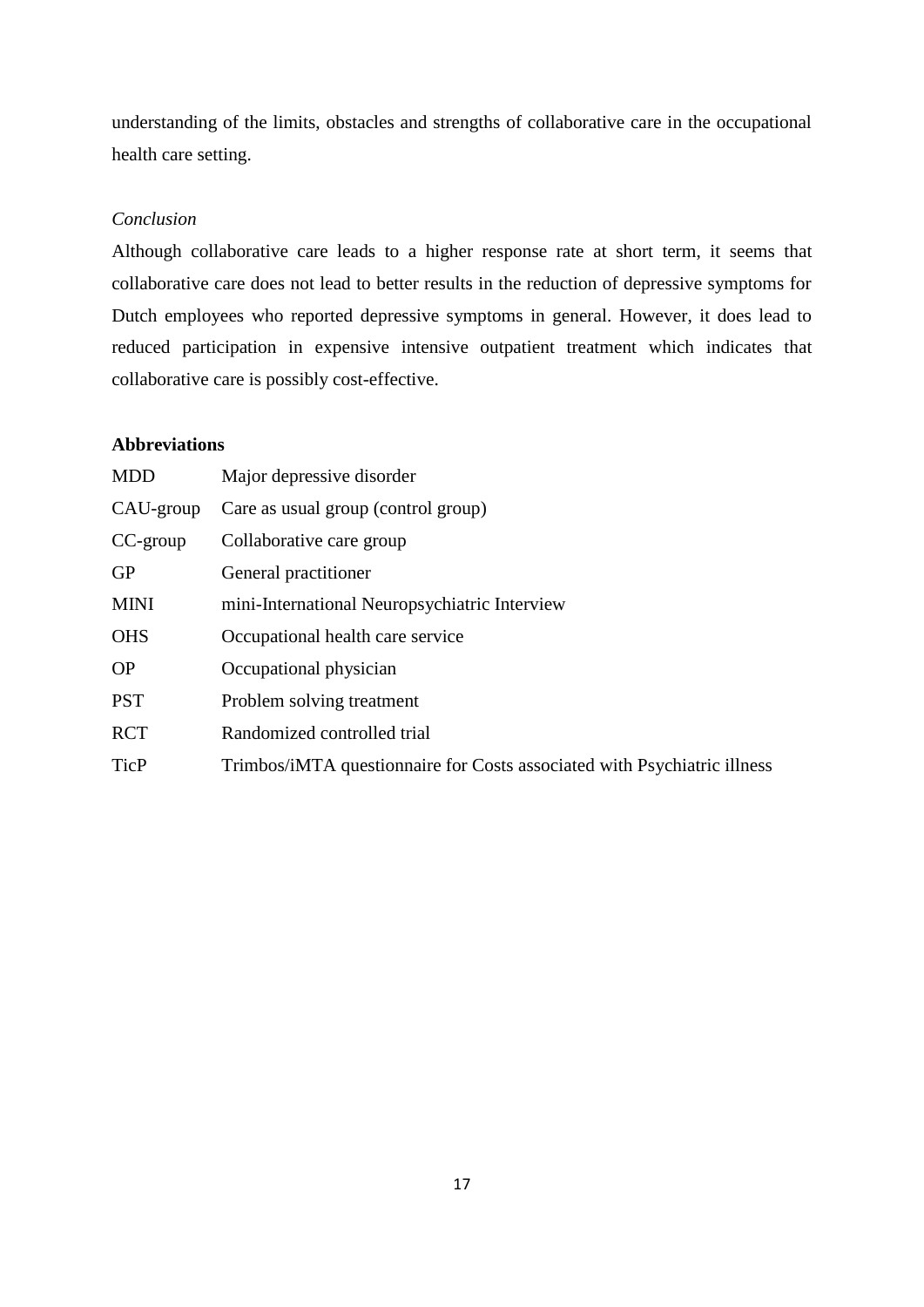### **References**

- Adler, D. A., McLaughlin, T. J., Rogers, W. H., Chang, H., Lapitsky, L., & Lerner, D. (2006). Job performance deficits due to depression. *American Journal of Psychiatry, 163,* 1569-1576.
- Adli, M., Bauer, M., & Rush, A. J. (2006). Algorithms and collaborative-care systems for depression: are they effective and why? A systematic review. *Biological Psychiatry, 59,* 1029-1038. doi: 10.1016/j.biopsych.2006.05.010
- Anema, J. R., Jettinghoff, K., Houtman, I., Schoemaker, C. G., Buijs, P. C., & Berg, R. van den (2006). Medical care of employees long-term sick listed due to mental health problems: a cohort study to describe and compare the care of the occupational physician and the general practitioner. *Journal of Occupational Rehabilitation, 16,* 41-52. doi: 10.1007/s10926-005-9001-4
- Anema, J. R., Steenstra, I. A., Bongers, P. M., Vet, H. C. de, Knol, D. L., Loisel, P., Mechelen, W. van (2007). Multidisciplinary rehabilitation for subacute low back pain: graded activity or workplace intervention or both? A randomized controlled trial. *Spine, 32,* 291-298.
- Bartak, A., Spreeuwenberg, M. D., Andrea, H., Busschbach, J. J. V., Croon, M. A., Verheul, R., . . . Stijnen, T. (2009). The use of propensity score methods in psychotherapy research: a practical application. *Psychotherapy and Psychosomatics, 78,* 26-34. doi: 10.1159/000162298
- Bijl, D., Marwijk, H. W. van, Haan, M. de, Tilburg, W. van, & Beekman, A. T. F. (2004). Effectiveness of disease management programmes for recognition, diagnosis, and treatment of depression in primary care. *European Journal of General Practice, 10,* 6- 12.
- Bijl, R. V. & Ravelli, A. (2000). Current and residual functional disability associated with psychopathology: findings from the Netherlands Mental Health Survey and Incidence Study (NEMESIS). *Psychological Medicine, 30,* 657-668.
- Bilsker, D., Wiseman, S., & Gilbert, M. (2006). Managing depression-related occupational disability: a pragmatic approach. *Canadian Journal of Psychiatry, 51,* 76-83.
- Bower, P., Gilbody, S., Richards, D., Fletcher, J., & Sutton, A. (2006). Collaborative care for depression in primary care. Making sense of a complex intervention: systematic review and meta-regression. *British Journal of Psychiatry, 189,* 484-493. doi: 10.1192/bjp.bp.106.023655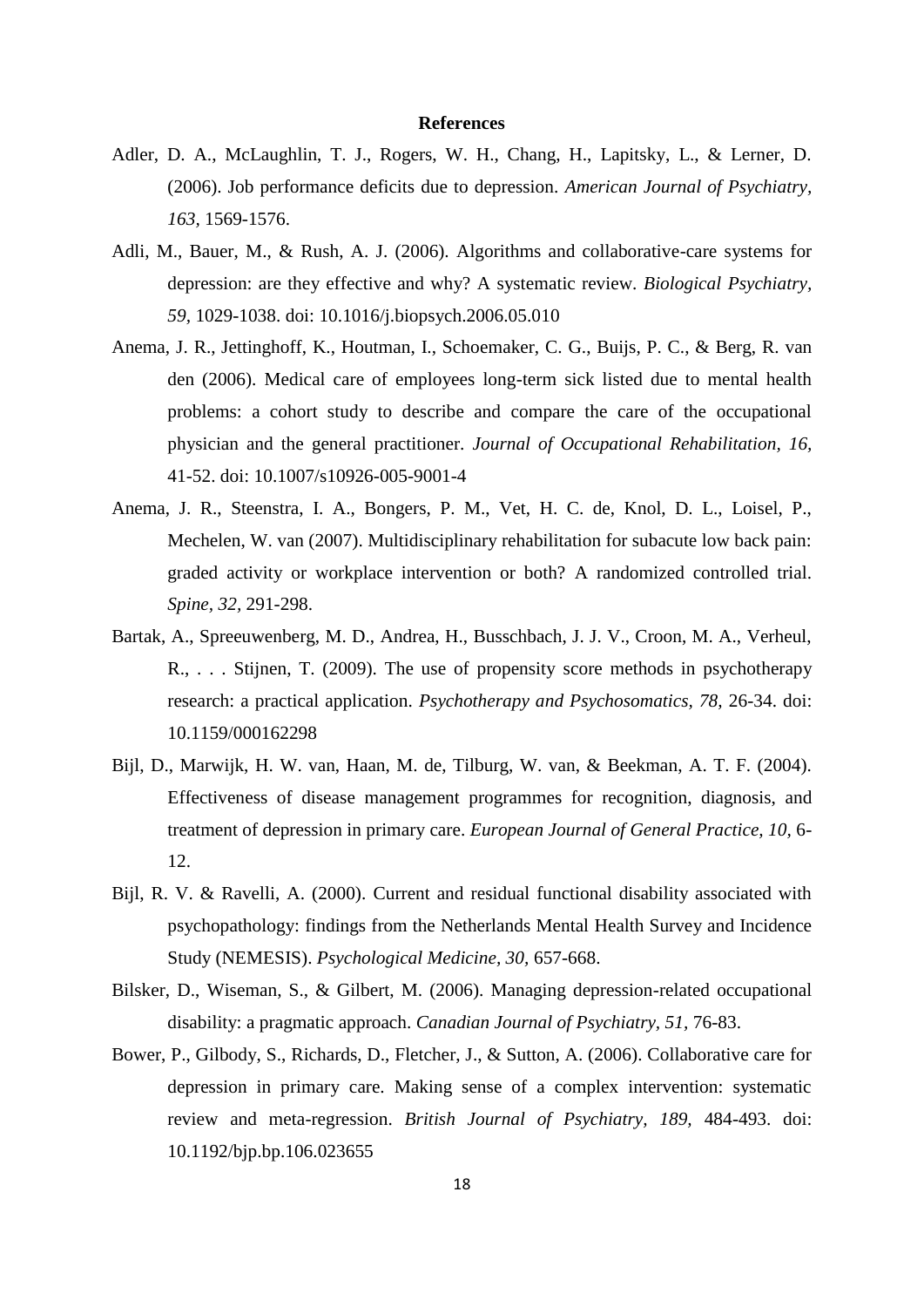- Bowling, A. (1995). What things are important in people's lives? A survey of the public's judgements to inform scales of health related quality of life. *Social Science and Medicine, 41,* 1447-1462.
- Buijs, P., Anema, H., Evers, M., Dijk, F. van, & Klink, J. van der (2006). How general practitioners can manage work-related psychological complaints. Design and pilot of a guideline: a contribution towards solving a huge problem. *European Journal of General Practice, 12,* 138-141. doi: 10.1080/13814780600881201
- Buijs, P. C., Van Dijk, F. J. H., Evers, M., Klink, J. J. L van der, & Anema, H. (2007). Managing work-related psychological complaints by general practitioners, in coordination with occupatinal physicians: a pilot sttudy. *Industrial Health, 45,* 37-43.
- Chew-Graham, C. A., Lovell, K., Roberts, C., Baldwin, R., Morley, M., Burns, A., . . . Burroughs, H. (2007). A randomised controlled trial to test the feasibility of a collaborative care model for the management of depression in older people. *British Journal of General Practice, 57,* 364-370.
- Craven, M. A., & Bland, R. (2006). Better practices in collaborative mental health care: an anlysis of the evidence base. *The Canadian Journal of Psychiatry, 51,* 1-72.
- Cuijpers, P (2003). *In de put, uit de put: zelf depressiviteit overwinnen.* Baarn: HB Uitgevers.
- Cuijpers, P. & Buijssen, H (1997). *Werkboek ik zie het weer zitten: omgaan met depressiviteit.* Utrecht: Teleac/NOT.
- Cuijpers, P., Straten, A. van, & Warmerdam, L. (2007). Problem solving therapies for depression: a meta-analysis. *European Psychiatry, 22,* 9-15. doi: 10.1016/j.eurpsy.2006.11.001
- Gensichen, J., Beyer, M., Muth, C., Gerlach, F. M., Korff, M. von, & Ormel, J. (2006). Case management to improve major depression in primary health care: a systematic review. *Psychological Medicine, 36,* 7-14. doi: 10.1017/S0033291705005568
- Gilbody, S., Bower, P., Fletcher, J., Richards, D., & Sutton, A. J. (2006). Collaborative care for depression: a cumulative meta-analysis and review of longer-term outcomes. *Archives of Internal Medicine, 166,* 2314-2321.
- Graaf, R. de, Have, M. ten, & Dorsselaer, S. van (2010). *De psychische gezondheid van de Nederlandse bevolking. NEMISIS: opzet en eerste resultaten.* Utrecht: Trimbosinstituut.
- Hakkaart-van Roijen (2002). Handleiding Trimbos/iMTA questionnaire for costs associated with psychiatric illness. Rotterdam: Institute for Medical Technology Assessment.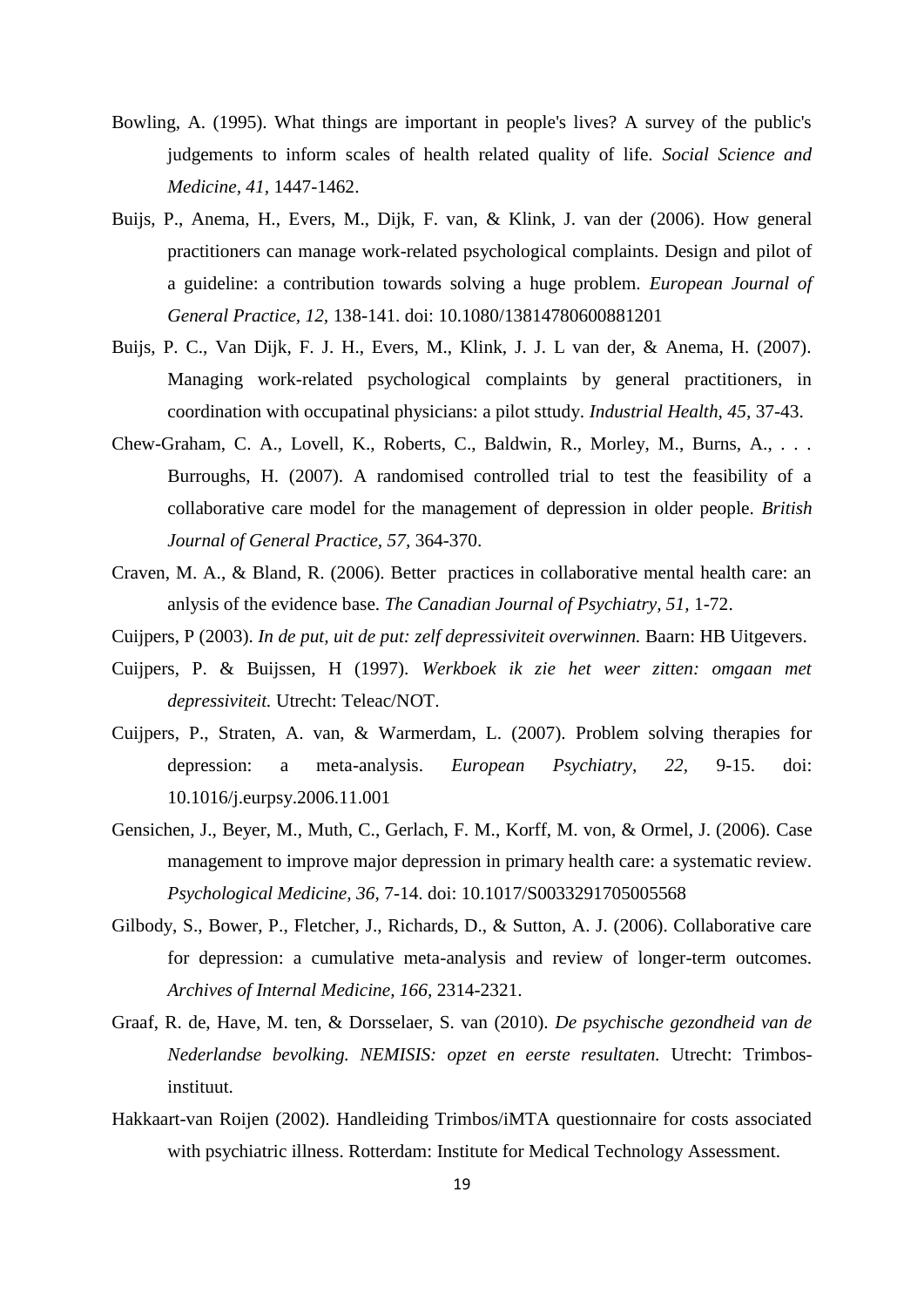- Henderson, M., Glozier, N., & Holland, E. K. (2005). Long term sickness absence. *British Medical Journal, 330,* 802-803. doi: 10.1136/bmj.330.7495.802
- Hermans, D., Eelen, P., & Orlemans, J. W. G. (2007). *Inleiding in de gedragstherapie (6<sup>e</sup> druk).* Houten: Bohn Stafleu Van Loghum.
- Jong, F. J. de, Steenbergen-Weijenburg, K. M. van, Huijbregts, K. M., Vlasveld, M. C., Marwijk, H. W. van, Beekman, A. T., & Feltz-Cornelis, C. M. van der (2009). The depression initiative: description of a collaborative care model for depression and of the factors influencing its implementation in the primary care setting in the Netherlands. *International Journal of Integrated Care, 9,* 1-9.
- Karasek, R., Brisson, C., Kwakami, N., Houtman, I., Bongers, P., & Amick, B. (1998). The job content questionnaire (JCQ): an instrument for internationally comparative assessments of psychosocial job characteristics. *Journal of Occupational and Health Psychology, 3,* 322-255.
- Katon, W. J. & Seelig, M. (2008). Population-based care of depression: team care approaches to improving outcomes. *Journal of Occupational and Environmental Medicine, 50,* 459-467. doi: 10.1097/JOM.0b013e318168efb7
- Klink, J. J., van der, Ausems, C. C. M., Beijderwellen, B. D., Blonk, R., Bruinvels, D. J., Dogger, J., . . . Roos, L. de (2007). *Guideline for the occupational physician in workers with mental health problems*. Utrecht: NVAB (Dutch Association of Occupational Physicians).
- Koopmans, P. C., Roelen, C. A., & Groothoff, J. W. (2007). Sickness absence due to depressive symptoms. *International Archives of Occupational and Environmental Health, 81,* 711-719. doi: 10.1007/s00420-007-0243-7
- Kroenke, K., Spitzer, R. L., & Williams, J. B. (2001). The PHQ-9: validity of a brief depression severity measure. *Journal of General Internal Medicine, 16,* 606-613.
- Kroenke, K., Spitzer, R. L., Williams, J. B., & Löwe, B. (2010). The Patient Health Questionnaire somatic, anxiety and depressive symptom scales: a systematic review. *General Hospital Psychiatry, 32,* 345-359. doi: 10.1016/j.genhosppsych.2010.03.006
- Kruijshaar, M. E., Hoeymans, N., Bijl, R. V., Spijker, J., & Essink-Bot, M. L. (2003). Levels of disability in major depression: findings from the Netherlands Mental Health Survey and Incidence Study (NEMESIS). *Journal of Affective Disorders, 77,* 53-64. doi: 10.1016/S0165-0327(02)00099-X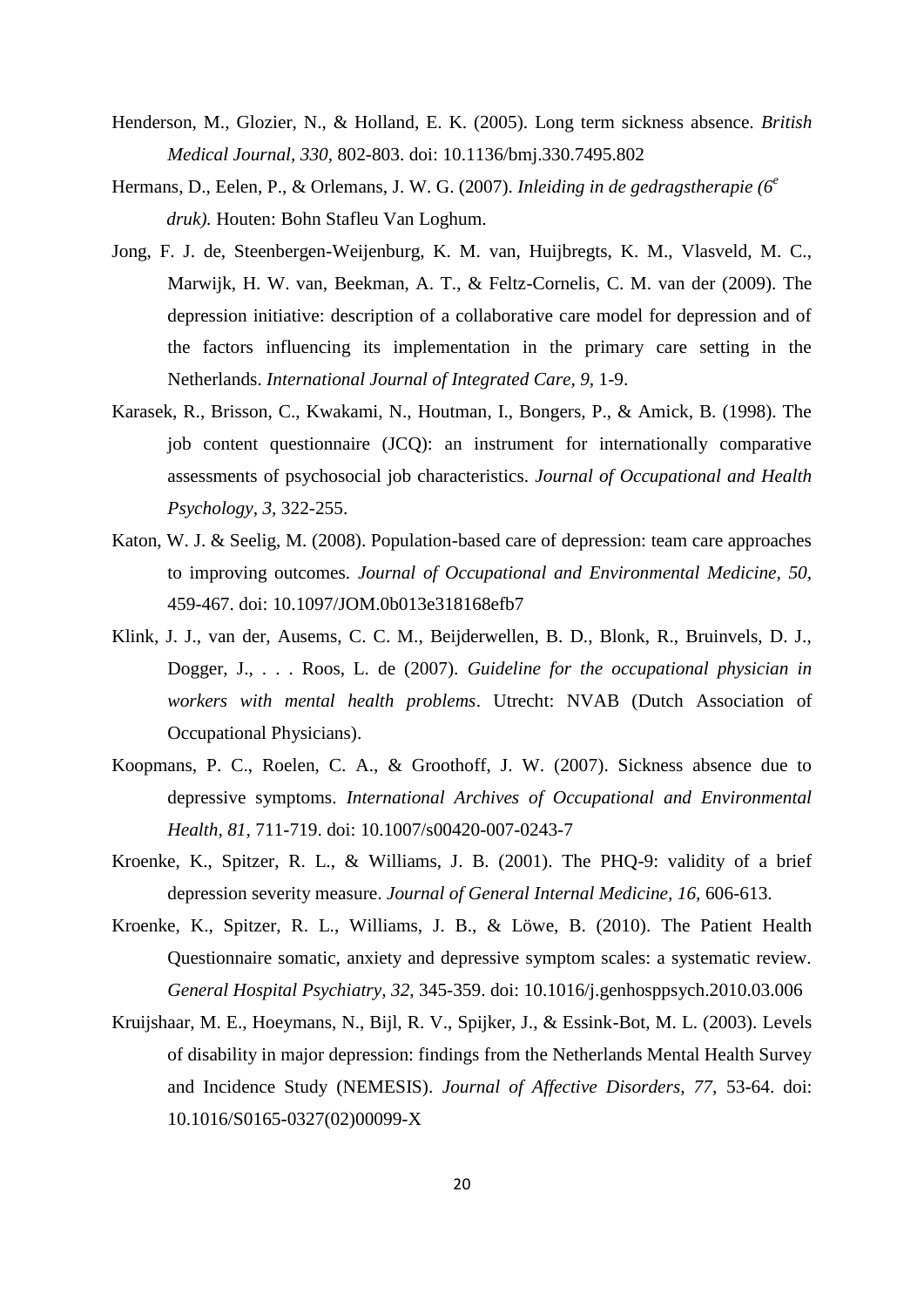- Leeuw, D. de, Hox, J. J., & Dillman, D. A. (Eds.). (2008). *International Handbook of Survey Methodology.* New York: Psychology Press.
- Lerner, D., Adler, D. A., Chang, H., Lapitsky, L., Hood, M. Y., Perissinotto, C., . . . Rogers, W. H. (2004). Unemployment, job retention, and productivity loss among employees with depression. *Psychiatric Services, 55,* 1371-1378.
- Löwe, B., Unützer, J., Callahan, C. M., Perkins, A. J., & Kroenke, K. (2004). Monitoring depression treatment outcomes with the patient health questionnaire-9. *Medical Care, 42,* 1194-1201.
- Mynors-Wallis, L. (2001). Problem solving treatment in general psychiatric practice. *Advances in Psychiatric Treatment, 7,* 417-425. doi: 10.1192/apt.7.6.417
- Mynors-Wallis, L., Davies, I., Gray, A., Barbour, F., & Gath, D. (1997). A randomised controlled trial and cost analysis of problem-solving treatment for emotional disorders given by community nurses in primary care. *British Journal of Psychiatry, 170,* 113- 119. doi: 10.1192/bjp.170.2.113
- Noorlander, R. & De Niet, G. (2009). De therapeutische relatie als middel tegen therapieontrouw bij depressie. *Psychopraktijk, 2,* 15-17.
- Ormel, J., Bartel, M., & Nolen, W. A. (2003). Onderbehandeling bij depressie. *Nederlands Tijdschrift voor Geneeskunde, 147,* 1005-1009.
- Ormel, J., Bartel, M., & Nolen, W. A. (2004). De depressieparadox: werkzame behandelingen, maar geen dalende prevalentie. *Tijdschrift voor Psychiatrie, 46,* 237- 246.
- Rebergen, D. S., Hoenen, J. A. H. J., Heinemans, A. M. E. C., Bruinvels, D. J., Bakker, A. B., & Mechelen, W. van (2006). Adherence to mental health guidelines by Dutch occupational physians. *Occupational Medicine, 56,* 461-468.
- Richards, D. A., Lovell, K., Gilbody, S., Gask, L., Torgerson, D., Barkham, M., . . . Richardson, R. (2008). Collaborative care for depression in UK primary care: a randomized controlled trial. *Psychological Medicine, 38,* 279-287. doi: 10.1017/s0033291707001365
- Schulberg, H. C. (2001). Treating depression in primary care practice. *The Journal of Family Practice, 50,* 535-537.
- Schulz, K. F., Altman, D. G., & Moher, D. (2010). CONSORT 2010 Statement: updated guidelines for reporting parallel group randomied trials. *BMC Medicine, 8,* 1-9.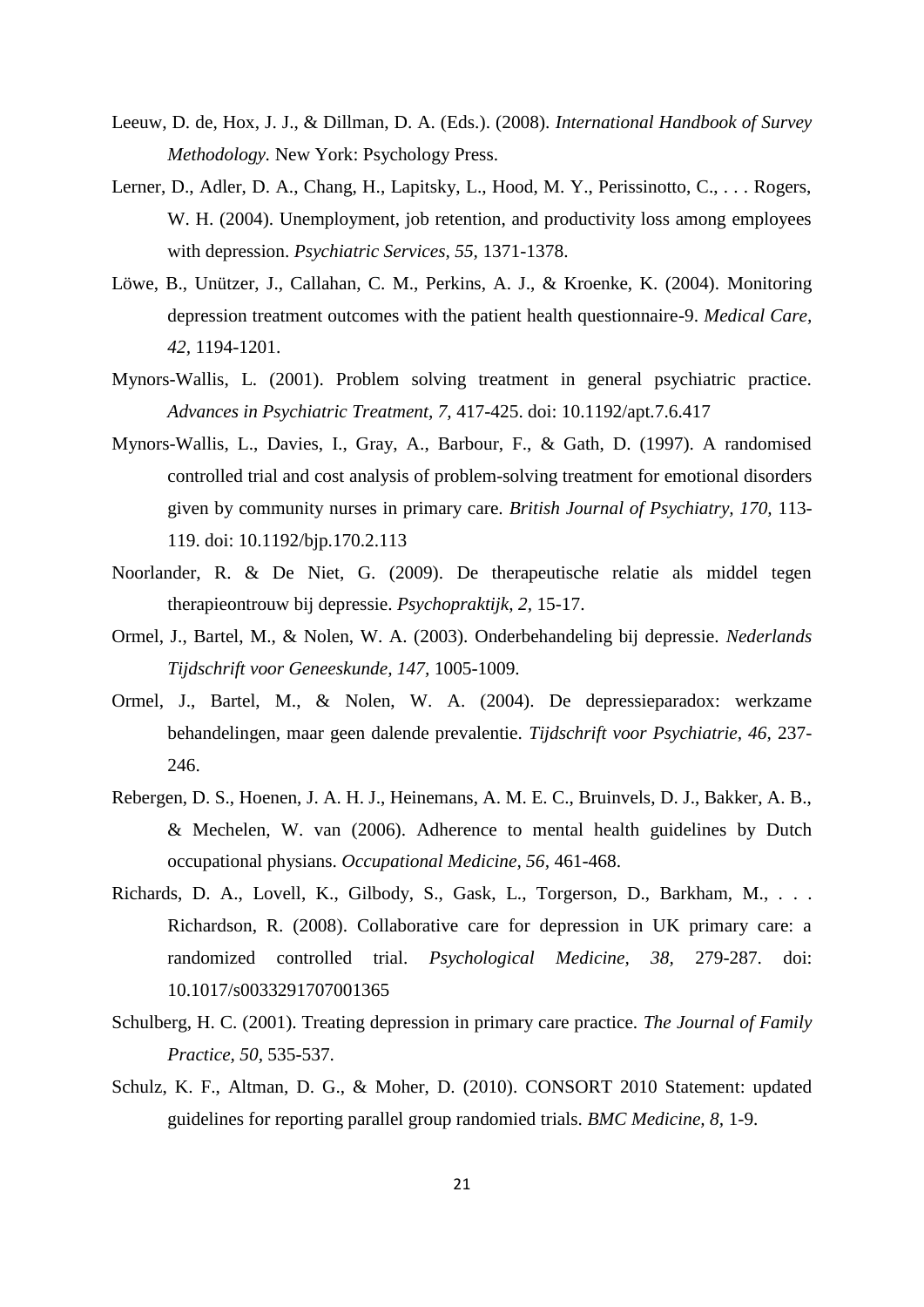- Sheehan, D. V., Lecrubier, Y., Sheehan, K. H., Amorim, P., Janavs, J., Weiller, E., ... Lépine, J. P. (1998). The Mini-International Neuropsychiatric Interview (M.I.N.I.): the development and validation of a structured diagnostic psychiatric interview for DSM-IV and ICD-10. *Journal of Clinical Psychiatry, 59,* 22-33.
- Simon, G. (2008). Collaborative care for mood disorders. *Current Opinion in Psychiatry, 22,* 37-41. doi: 10.1097/YCO.0b013e328313e3f0
- Smit, F., Cuijpers, P., Oostenbrink, J., Batelaan, N., Graaf, R. de, & Beekman, A. (2006). Costs of nine common mental disorders: implementations for curative and preventive psychiatry. *Journal of Mental Health Policy and Economics, 9,* 193-200.
- Spitzer, R. L., Kroenke, K., & Williams, J. B. W. (1999). Validation and utility of a selfreport version of PRIME-MD: the PHQ primary care study. *JAMA, 282(18),* 1737- 1744.
- Stewart, W. F., Ricci, J. A., Chee, E., Hahn, S. R., & Morganstein, D. (2003). Cost of lost productive work time among US workers with depression. *JAMA, 289,* 3135-3144.
- Szymanski, E. M., Parker, R. M., Ryan, C., Merz, M. A., Trevino-espinoza, B., & Johnson-Rodriquez, S. (2003). Work and disability: basic constructs. *Work and disability,* 1- 26.
- Twisk, J. W. R. (2006). *Applied multilevel analysis: a practical guide.* New York: Cambridge University Press.
- Unützer, J., Katon, W., Callahan, C. M., Williams, J. W., jr., Hunkeler, E., Harpole, L., ... Langston, C. A. (2002). Collaborative care management of late-life depression in the primary care setting: a randomized controlled trial. *JAMA, 288,* 2836-2845.
- Unützer, J., Katon, W., Williams, J. W. jr., Callahan, C. M., Harpole, L., Hunkeler, E. M., . . . Langston, C. A. (2001). Improving primary care for depression in late life: the design of a multicenter randomized trial. *Medical Care, 39,* 785-799.
- Vlasveld, M. C., Anema, J. R., Beekman, A. T. F., van, Hoedeman, R., Marwijk, H. W. J. van, Rutten, F. F., . . . Feltz-Cornelis, C. M. (2008). Multidisciplinary collaborative care for depressive disorder in the occupational health setting: design of a randomised controlled trial and cost-effectiveness study. *BMC Health Services Research, 8.* doi: 10.1186/1472-6963-8-99
- Vlasveld, M. C., Marwijk, H. W., van & Feltz-Cornelis C. M. van der (2010). Depressie te lijf met het 'collaborative care'-model. *Nederlands Tijdschrift voor Geneeskunde, 154*.